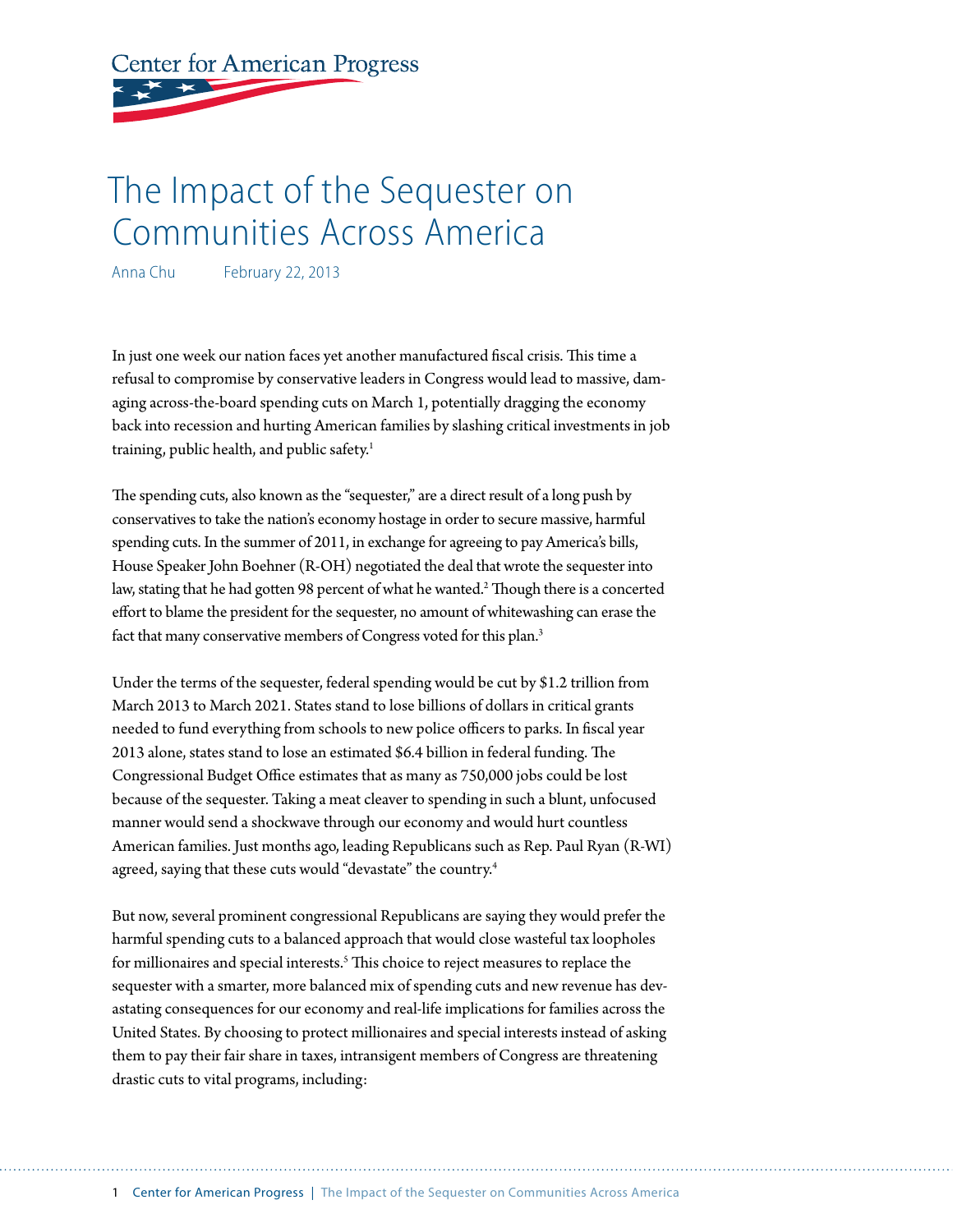- **Education.** Instead of investing in our children's future, the spending cuts would hurt students of all ages across the United States. The indiscriminate cuts would slash funding that helps some of our youngest children succeed, cut funding for teachers, and reduce grants and work-study programs. Among other education programs, the sequester would cut more than \$400 million from Head Start, a program that provides at-risk preschoolers with education, health, nutrition, and family-support services. These cuts would force roughly 70,000 young children out of the Head Start program. The sequester would also slash nearly \$725 million from Title I—the largest federalfunded education program in the United States—meaning schools serving more than 1 million disadvantaged students would be left struggling to pay for teachers and tutors.6 Texas, for example, could lose more than \$67 million in Title I education funding, meaning local schools could be forced to furlough teachers.
- **Public safety.** The sequester cuts threaten to make our communities less safe. The across-the-board spending cuts would mean fewer firefighters protecting us and less security monitoring our nation's flight systems. Because of the sequester, programs such as Assistance to Firefighters Grants, or FIRE, and Staffing for Adequate Fire and Emergency Response, or SAFER, which help local fire departments meet their equipment and staffing needs, would be cut by an estimated combined amount of more than \$35 million. This could lead to understaffed fire departments working without necessary, critical equipment. Additionally, the sequester would include cuts to the Federal Aviation Administration, or FAA, and the Transportation Security Administration, or TSA. Possible furloughs in the Federal Aviation Administration and the Transportation Security Administration would mean more delayed flights and even longer wait times at the airport.
- **Public health.** The sequester would have disastrous consequences to our public health. Programs that help fight hunger and make us healthier are on the chopping block. The sequester would cut funding to the U.S. Department of Agriculture's Food Safety and Inspection Service, for example, resulting in more than 2,100 fewer food inspections across the nation.<sup>7</sup> This means an increased likelihood for tainted food reaching American dinner tables. Senior nutrition programs, which help to provide congregate and home-delivered meals to the elderly, would face cuts of more than \$43 million, meaning that countless seniors could go hungry. The sequester would also cut more than \$18 million from HIV prevention and testing programs, leading to 450,000 fewer HIV screenings. That would mean 38,000 fewer HIV screenings in Florida alone. Few programs escape the sequester axe, including the National Institutes of Health, or NIH. Although the National Institutes of Health plays an important role in advancing medical research in the United States leading to groundbreaking new products, services, and technologies, the sequester could reduce NIH awards by more than \$1 billion, and result in the loss of more than 20,000 jobs.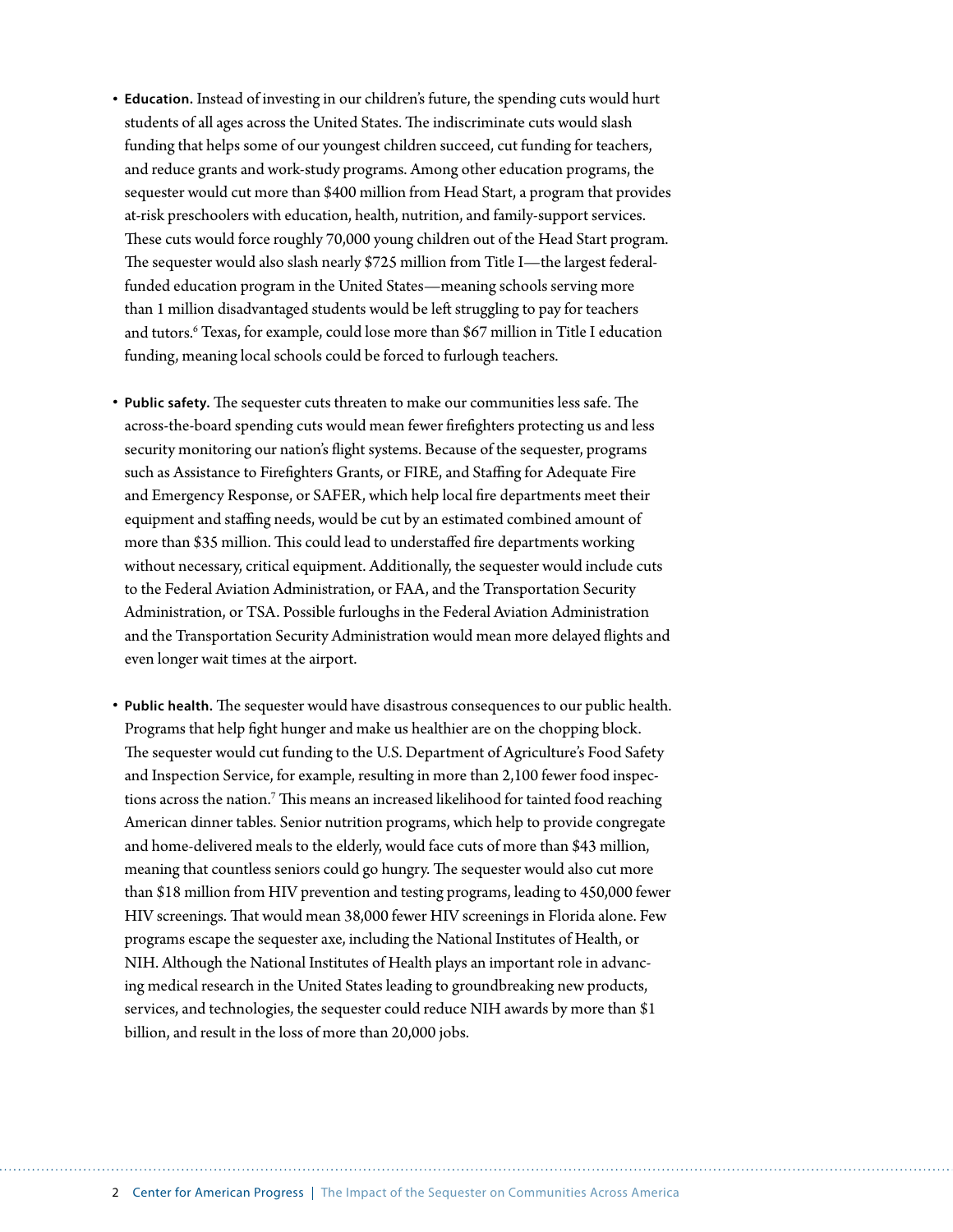- **Workforce training.** The spending cuts championed by deficit hawks would impede the American workforce that has been struggling to recover from the recession. The sequester would reduce funding for key programs such as the U.S. Department of Labor's Employment Services Operations and Job Corps. Employment Services helps connect workers looking for local employment opportunities. Under the sequester, Employment Services would be cut by more than \$37 million, leading to more than 830,000 fewer workers receiving services. In Ohio that could mean more than 30,000 fewer workers would receive Employment Services. Additionally, Job Corps, which provides economically at-risk youths with jobs and academic training, could be cut by more than \$83 million. Cuts to these services would be a blow to the unemployed, especially the long-term unemployed who may lose 10 percent of their benefits due to sequestration.<sup>8</sup>
- **Women's health and child care.** The sequester could leave hundreds of thousands of women to fend for themselves and for their families. The sequester would slash a number of federal programs that help women access critical health care programs and child care assistance. The program that provides low-income, uninsured, and underinsured women access to breast and cervical cancer screening and diagnostic testing would be cut by more than \$8 million. Cuts to this program could mean more than 31,000 fewer cancer screenings for women, including 1,750 fewer screenings in North Dakota. The Special Supplemental Nutrition Program for Women, Infants, and Children also could be forced to cut almost 600,000 participants, endangering the health of our children.<sup>9</sup>

American families and our economy simply cannot afford the sequester. To expect American families to shoulder the entire burden of deficit reduction would mean turning a blind eye to the families who would be less safe, less healthy, and less prepared for modern workforce demands. It is time for congressional leaders to act responsibly and face the reality that new revenue from closing wasteful tax loopholes must be part of the equation in addressing the deficit.

*Anna Chu is the CAP War Room Policy Director at the Center for American Progress.*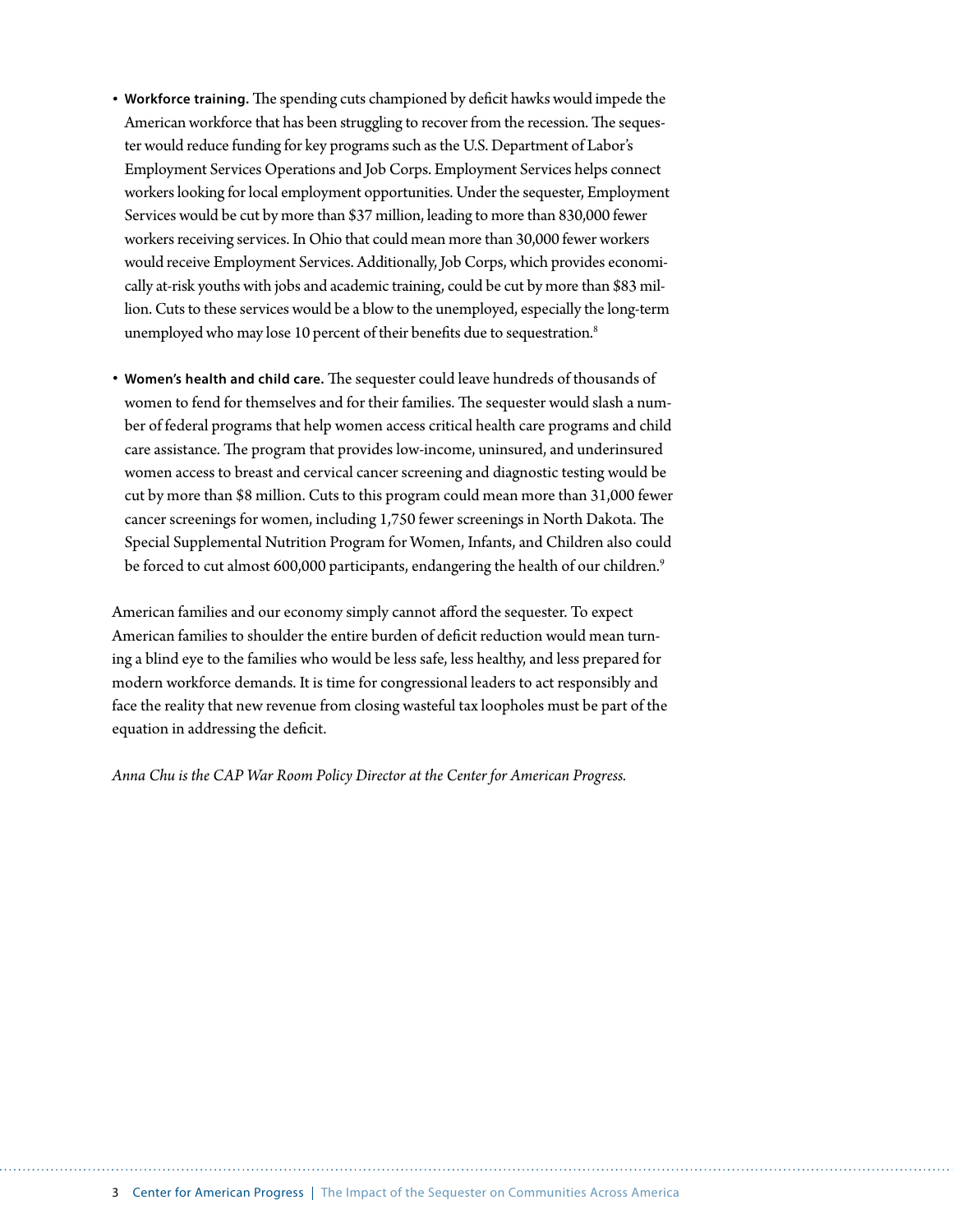### Methodology

In order to estimate the effect of the sequester on fiscal year 2013 nondefense discretionary grants to states, we started by taking the federal aid to states outlays from 2010, 2008, 2007, and 2006 to determine the relative share of discretionary spending each state receives. (We omitted 2009 because of the distorting effects of the American Recovery and Reinvestment Act.) Mandatory, defense spending, grants from the Department of Transportation and Department of Veterans' Affairs were removed. We then took the Office of Management and Budget's overall figure for discretionary grants to states, minus grants from the Department of Transportation and Department of Veterans' Affairs, for fiscal year 2012 and increased that by 0.612 percent—the increase from the fiscal year 2013 CR—in order to obtain an estimate of the nondefense discretionary grants to states subject to sequester. We then used the average of each state's respective share of grants to estimate the amount of each state's federal funding that is subject to the sequester. Lastly, we multiplied this figure by 5.3 percent to determine the estimated reduction in nondefense discretionary grants to each state.

In order to estimate the effect of the sequester on HIV Testing, Seniors Nutrition, Breast and Cervical Cancer Screening and Diagnostic Testing, Employment Services, and Job Corps, we first took the fiscal year 2012 funding levels for each of these programs and then increased that by 0.612 percent—the increase from the fiscal year 2013 CR—to obtain an estimate of the fiscal year 2013 funding levels. We then multiplied this by 5.3 percent to determine the estimated reduction in these programs caused by the sequester. To determine the number of people who would no longer receive HIV tests, we took the estimated sequester cut and divided it by the estimated cost of the HIV tests. To determine the number of people who would no longer receive breast and cervical cancer screenings, we took the estimated sequester cut and divided it by the estimated cost of the screenings.

In order to estimate the impact of the sequester on the Assistance to Firefighters Grant, or FIRE, program and the Staffing for Adequate Fire and Emergency Response, or SAFER, program, we first took the FIRE and SAFER award levels for fiscal year 2011. (The fiscal year 2012 awards are not yet complete.) We then used each state's respective share of grants to estimate each state's federal funding for fiscal year 2013. We multiplied this by 5.3 percent to obtain the estimated reduction in FIRE and SAFER grants for each state from the sequester.

The impact of the sequester on funding to the National Institutes of Health is courtesy of a report by [United for Medical Research](http://www.unitedformedicalresearch.com/wp-content/uploads/2013/02/UMR_Impact_of_Sequestration_2013.pdf).<sup>10</sup> The impact of the sequester on funding for the Supplemental Nutrition Program for Women, Infants, and Children is courtesy of a report by the [National WIC Association.](http://www.paramountcommunication.com/nwica/Impact_of_Sequestration_2_11_13.pdf)<sup>11</sup> The impact of the sequester on Childcare Assistance and Head Start is courtesy of a report by the [House Appropriations](http://democrats.appropriations.house.gov/images/sequester full report.pdf)  [Committee Democratic Staff](http://democrats.appropriations.house.gov/images/sequester full report.pdf).<sup>12</sup> The impact of the sequester on other education programs is courtesy of materials prepared by the Department of Education.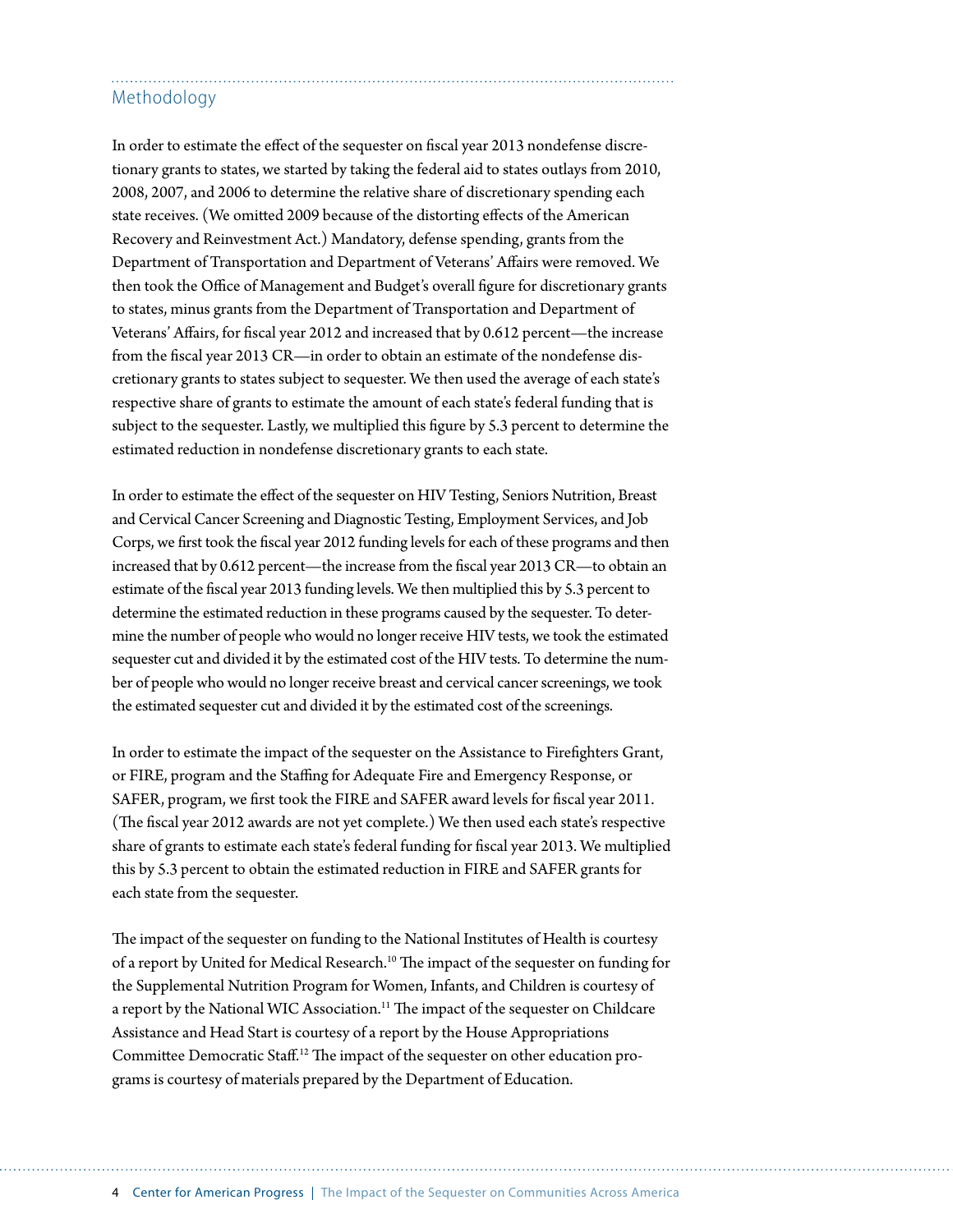#### Endnotes

- Adam Hersh, "Fiscal Austerity Threatens the U.S. Economy" (Washington: Center for American Progress, 2013), available at [http://www.americanprogress.org/issues/economy/](http://www.americanprogress.org/issues/economy/report/2013/01/30/51146/fiscal-austerity-threatens-the-u-s-economy/) [report/2013/01/30/51146/fiscal-austerity-threatens-the-u-s](http://www.americanprogress.org/issues/economy/report/2013/01/30/51146/fiscal-austerity-threatens-the-u-s-economy/)[economy/.](http://www.americanprogress.org/issues/economy/report/2013/01/30/51146/fiscal-austerity-threatens-the-u-s-economy/)
- 2 Daniel Strauss, "Boehner: I got '98 percent' of what I wanted in debt deal," *The Hill*, August 2, 2011, available at [http://the](http://thehill.com/blogs/blog-briefing-room/news/174925-boehner-i-got-98-percent-of-what-i-wanted-in-debt-deal)[hill.com/blogs/blog-briefing-room/news/174925-boehner](http://thehill.com/blogs/blog-briefing-room/news/174925-boehner-i-got-98-percent-of-what-i-wanted-in-debt-deal)[i-got-98-percent-of-what-i-wanted-in-debt-deal](http://thehill.com/blogs/blog-briefing-room/news/174925-boehner-i-got-98-percent-of-what-i-wanted-in-debt-deal).
- 3 John Avlon, "The PowerPoint That Proves It's Not Obama's Sequester After All," *The Daily Beast*, February 20, 2013, available at [http://www.thedailybeast.com/articles/2013/02/20/](http://www.thedailybeast.com/articles/2013/02/20/the-powerpoint-that-proves-it-s-not-obama-s-sequester-after-all.html) [the-powerpoint-that-proves-it-s-not-obama-s-sequester](http://www.thedailybeast.com/articles/2013/02/20/the-powerpoint-that-proves-it-s-not-obama-s-sequester-after-all.html)[after-all.html.](http://www.thedailybeast.com/articles/2013/02/20/the-powerpoint-that-proves-it-s-not-obama-s-sequester-after-all.html)
- 4 Igor Volsky, "Paul Ryan Embraces Spending Cuts He Said Would Devastate The Country," ThinkProgress, January 27, 2013, available at [http://thinkprogress.org/econo](http://thinkprogress.org/economy/2013/01/27/1501461/paul-ryan-suddenly-embraces-the-sequester-we-cant-lose-those-spending-cuts/)[my/2013/01/27/1501461/paul-ryan-suddenly-embraces](http://thinkprogress.org/economy/2013/01/27/1501461/paul-ryan-suddenly-embraces-the-sequester-we-cant-lose-those-spending-cuts/)[the-sequester-we-cant-lose-those-spending-cuts/](http://thinkprogress.org/economy/2013/01/27/1501461/paul-ryan-suddenly-embraces-the-sequester-we-cant-lose-those-spending-cuts/).
- 5 Sahil Kapur, "Tom Cole: GOP Prefers Deep Defense Cuts To Any Revenue," Talking Points Memo, February 5, 2013, available at [http://tpmdc.talkingpointsmemo.com/2013/02/](http://tpmdc.talkingpointsmemo.com/2013/02/tom-cole-sequester-house-republicans.php) [tom-cole-sequester-house-republicans.php](http://tpmdc.talkingpointsmemo.com/2013/02/tom-cole-sequester-house-republicans.php).
- 6 Michael Linden and Lori Lodes, "The Consequences of the Romney-Ryan Budget Plan on State and Local Budgets" (Washington: Center for American Progress Action Fund, 2012), available at [http://www.americanprogressaction.org/](http://www.americanprogressaction.org/issues/budget/report/2012/09/27/39353/the-consequences-of-the-romney-ryan-budget-plan-on-state-and-local-budgets/) [issues/budget/report/2012/09/27/39353/the-consequenc](http://www.americanprogressaction.org/issues/budget/report/2012/09/27/39353/the-consequences-of-the-romney-ryan-budget-plan-on-state-and-local-budgets/)[es-of-the-romney-ryan-budget-plan-on-state-and-local](http://www.americanprogressaction.org/issues/budget/report/2012/09/27/39353/the-consequences-of-the-romney-ryan-budget-plan-on-state-and-local-budgets/)[budgets/.](http://www.americanprogressaction.org/issues/budget/report/2012/09/27/39353/the-consequences-of-the-romney-ryan-budget-plan-on-state-and-local-budgets/)

7 The White House, "Fact Sheet: Examples of How the Sequester Would Impact Middle Class Families, Jobs and Economic Security," Press release, February 8, 2013, available at [http://](http://www.whitehouse.gov/the-press-office/2013/02/08/fact-sheet-examples-how-sequester-would-impact-middle-class-families-job) [www.whitehouse.gov/the-press-office/2013/02/08/fact](http://www.whitehouse.gov/the-press-office/2013/02/08/fact-sheet-examples-how-sequester-would-impact-middle-class-families-job)[sheet-examples-how-sequester-would-impact-middle](http://www.whitehouse.gov/the-press-office/2013/02/08/fact-sheet-examples-how-sequester-would-impact-middle-class-families-job)[class-families-job.](http://www.whitehouse.gov/the-press-office/2013/02/08/fact-sheet-examples-how-sequester-would-impact-middle-class-families-job)

- 8 Tami Luhby, "Unemployed would lose benefits if federal budget cuts go through," CNNMoney, February 20, 2013, available at [http://money.cnn.com/2013/02/20/news/](http://money.cnn.com/2013/02/20/news/economy/unemployment-benefits-budget-cuts/) [economy/unemployment-benefits-budget-cuts/](http://money.cnn.com/2013/02/20/news/economy/unemployment-benefits-budget-cuts/).
- 9 National WIC Association, "Impact of Sequestration on WIC," January 2013, available at [http://www.paramountcommuni](http://www.paramountcommunication.com/nwica/Impact_of_Sequestration_2_11_13.pdf)[cation.com/nwica/Impact\\_of\\_Sequestration\\_2\\_11\\_13.pdf](http://www.paramountcommunication.com/nwica/Impact_of_Sequestration_2_11_13.pdf).
- 10 Everett Ehrlich, "The Impact of a Sequester on the National Institutes of Health and Implications for Jobs and the U.S. Economy," United for Medical Research, February 2013, available at [http://www.unitedformedicalresearch.com/](http://www.unitedformedicalresearch.com/wp-content/uploads/2013/02/UMR_Impact_of_Sequestration_2013.pdf) [wp-content/uploads/2013/02/UMR\\_Impact\\_of\\_Sequestra](http://www.unitedformedicalresearch.com/wp-content/uploads/2013/02/UMR_Impact_of_Sequestration_2013.pdf)[tion\\_2013.pdf](http://www.unitedformedicalresearch.com/wp-content/uploads/2013/02/UMR_Impact_of_Sequestration_2013.pdf).
- 11 National WIC Association, "Impact of Sequestration on WIC."
- 12 House Appropriations Committee Democrats, "Report on Sequestration" (2013), available at [http://democrats.appro](http://democrats.appropriations.house.gov/images/sequester%20full%20report.pdf)[priations.house.gov/images/sequester full report.pdf.](http://democrats.appropriations.house.gov/images/sequester%20full%20report.pdf)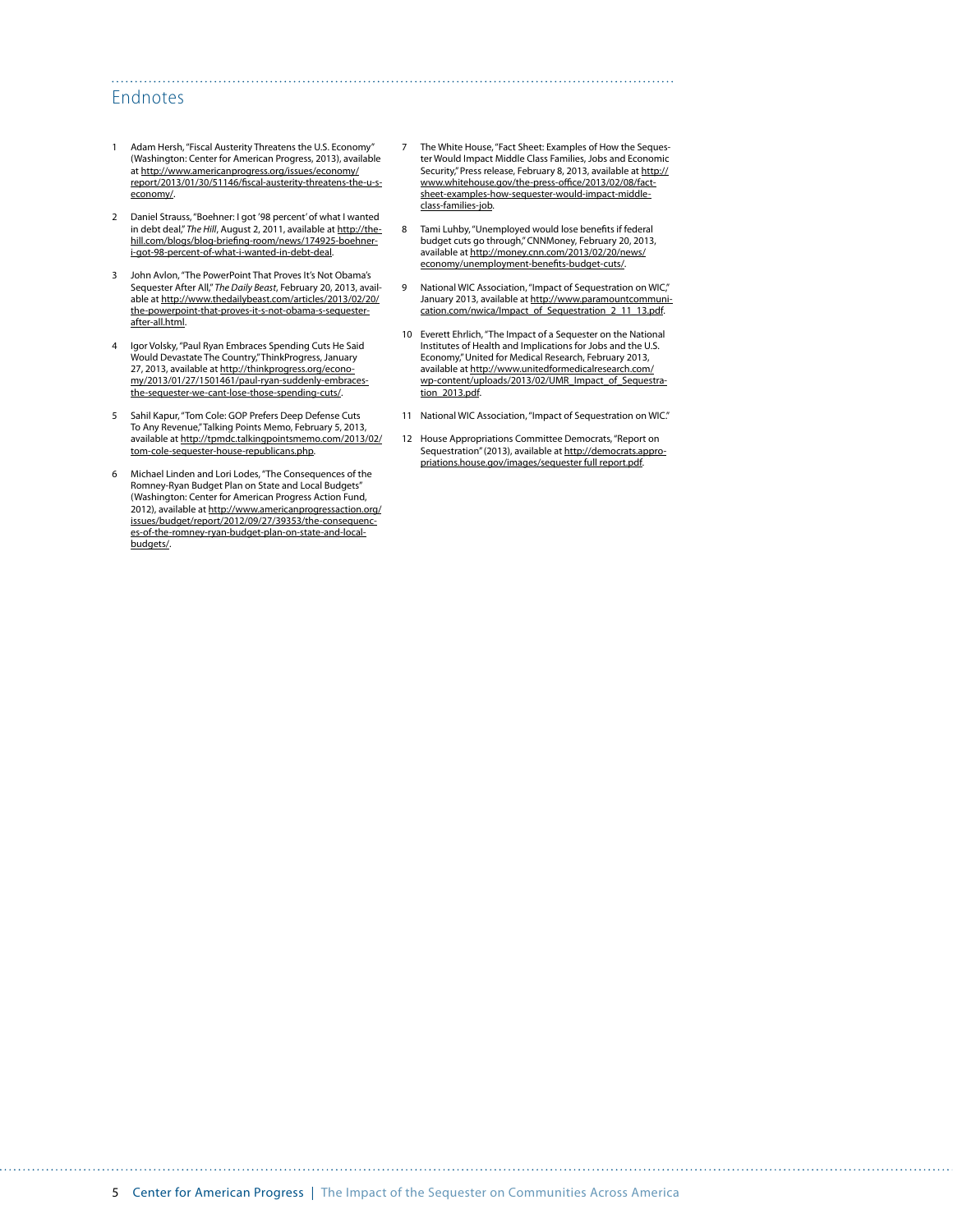#### **TABLE 1 Estimated impact of sequester on nondefense discretionary grants**

| <b>State</b>         | <b>Four-year average</b><br>percent | Percent of FY 2012 CBO<br>discretionary (+.612%) | FY 2013 sequester cut | <b>Postsequester funding</b> |
|----------------------|-------------------------------------|--------------------------------------------------|-----------------------|------------------------------|
| Alabama              | 1.41%                               | \$1,750,510,539                                  | \$92,777,059          | \$1,657,733,480              |
| Alaska               | 0.60%                               | \$749,089,221                                    | \$39,701,729          | \$709,387,492                |
| Arizona              | 1.77%                               | \$2,204,467,024                                  | \$116,836,752         | \$2,087,630,271              |
| Arkansas             | 0.87%                               | \$1,081,969,018                                  | \$57,344,358          | \$1,024,624,660              |
| California           | 10.75%                              | \$13,356,559,035                                 | \$707,897,629         | \$12,648,661,407             |
| Colorado             | 1.35%                               | \$1,678,035,255                                  | \$88,935,869          | \$1,589,099,387              |
| Connecticut          | 1.20%                               | \$1,493,584,760                                  | \$79,159,992          | \$1,414,424,767              |
| Delaware             | 0.31%                               | \$380,727,469                                    | \$20,178,556          | \$360,548,913                |
| District of Columbia | 1.95%                               | \$2,427,043,098                                  | \$128,633,284         | \$2,298,409,813              |
| Florida              | 4.68%                               | \$5,813,508,578                                  | \$308,115,955         | \$5,505,392,623              |
| Georgia              | 2.05%                               | \$2,543,411,070                                  | \$134,800,787         | \$2,408,610,284              |
| Hawaii               | 0.49%                               | \$607,678,968                                    | \$32,206,985          | \$575,471,982                |
| Idaho                | 0.44%                               | \$544,105,628                                    | \$28,837,598          | \$515,268,030                |
| Illinois             | 3.99%                               | \$4,956,600,100                                  | \$262,699,805         | \$4,693,900,294              |
| Indiana              | 1.49%                               | \$1,850,277,408                                  | \$98,064,703          | \$1,752,212,705              |
| lowa                 | 0.85%                               | \$1,058,542,278                                  | \$56,102,741          | \$1,002,439,537              |
| Kansas               | 0.80%                               | \$992,094,629                                    | \$52,581,015          | \$939,513,613                |
| Kentucky             | 1.22%                               | \$1,514,026,605                                  | \$80,243,410          | \$1,433,783,195              |
| Louisiana            | 3.42%                               | \$4,252,819,987                                  | \$225,399,459         | \$4,027,420,528              |
| Maine                | 0.54%                               | \$668,048,551                                    | \$35,406,573          | \$632,641,978                |
| Maryland             | 1.81%                               | \$2,245,309,456                                  | \$119,001,401         | \$2,126,308,055              |
| Massachusetts        | 2.54%                               | \$3,153,403,246                                  | \$167,130,372         | \$2,986,272,874              |
| Michigan             | 2.91%                               | \$3,620,318,486                                  | \$191,876,880         | \$3,428,441,607              |
| Minnesota            | 1.49%                               | \$1,856,787,460                                  | \$98,409,735          | \$1,758,377,725              |
| Mississippi          | 1.96%                               | \$2,438,229,373                                  | \$129,226,157         | \$2,309,003,217              |
| Missouri             | 1.42%                               | \$1,771,108,639                                  | \$93,868,758          | \$1,677,239,881              |
| Montana              | 0.50%                               | \$626,287,412                                    | \$33,193,233          | \$593,094,179                |
| Nebraska             | 0.54%                               | \$670,196,899                                    | \$35,520,436          | \$634,676,464                |
| Nevada               | 0.69%                               | \$853,351,441                                    | \$45,227,626          | \$808,123,815                |
| New Hampshire        | 0.43%                               | \$537,383,234                                    | \$28,481,311          | \$508,901,922                |
| New Jersey           | 2.66%                               | \$3,303,834,023                                  | \$175,103,203         | \$3,128,730,820              |
| New Mexico           | 1.08%                               | \$1,341,128,641                                  | \$71,079,818          | \$1,270,048,823              |
| New York             | 8.84%                               | \$10,989,733,223                                 | \$582,455,861         | \$10,407,277,362             |
| North Carolina       | 2.42%                               | \$3,002,279,563                                  | \$159,120,817         | \$2,843,158,746              |
| North Dakota         | 0.31%                               | \$380,699,369                                    | \$20,177,067          | \$360,522,302                |
| Ohio                 | 2.85%                               | \$3,541,258,322                                  | \$187,686,691         | \$3,353,571,631              |
| Oklahoma             | 1.26%                               | \$1,567,550,026                                  | \$83,080,151          | \$1,484,469,874              |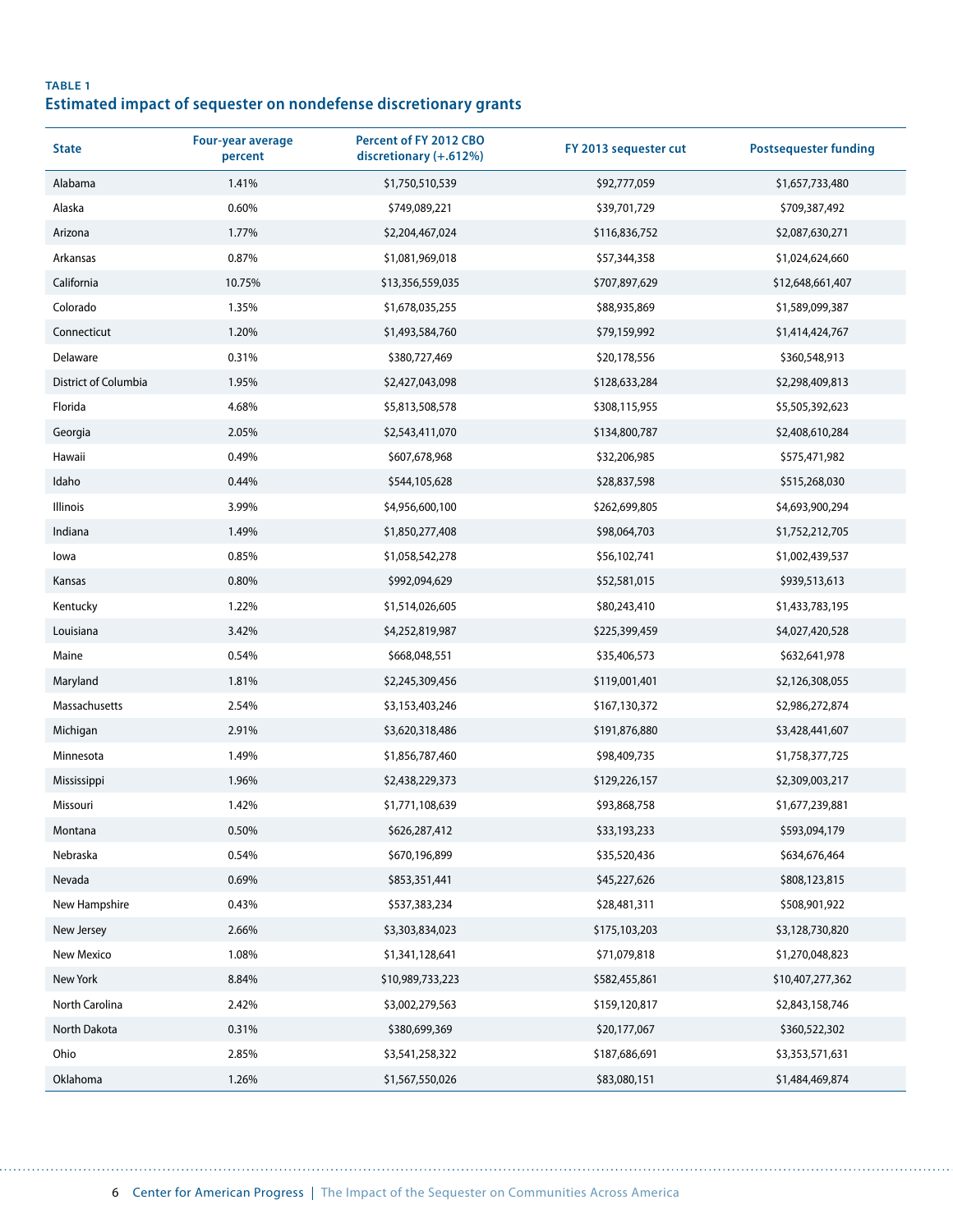| <b>State</b>   | <b>Four-year average</b><br>percent | Percent of FY 2012 CBO<br>discretionary (+.612%) | FY 2013 sequester cut | <b>Postsequester funding</b> |
|----------------|-------------------------------------|--------------------------------------------------|-----------------------|------------------------------|
| Oregon         | 1.13%                               | \$1,410,195,440                                  | \$74,740,358          | \$1,335,455,081              |
| Pennsylvania   | 3.80%                               | \$4,726,127,461                                  | \$250,484,755         | \$4,475,642,706              |
| Rhode Island   | 0.42%                               | \$527,109,139                                    | \$27,936,784          | \$499,172,355                |
| South Carolina | 1.26%                               | \$1,562,020,515                                  | \$82,787,087          | \$1,479,233,427              |
| South Dakota   | 0.37%                               | \$454,998,117                                    | \$24,114,900          | \$430,883,217                |
| Tennessee      | 1.65%                               | \$2,045,584,211                                  | \$108,415,963         | \$1,937,168,247              |
| Texas          | 7.03%                               | \$8,740,826,307                                  | \$463,263,794         | \$8,277,562,513              |
| Utah           | 0.70%                               | \$876,026,010                                    | \$46,429,379          | \$829,596,631                |
| Vermont        | 0.32%                               | \$393,233,930                                    | \$20,841,398          | \$372,392,531                |
| Virginia       | 1.92%                               | \$2,382,154,656                                  | \$126,254,197         | \$2,255,900,459              |
| Washington     | 1.87%                               | \$2,322,532,529                                  | \$123,094,224         | \$2,199,438,305              |
| West Virginia  | 0.70%                               | \$867,168,736                                    | \$45,959,943          | \$821,208,793                |
| Wisconsin      | 1.49%                               | \$1,857,001,893                                  | \$98,421,100          | \$1,758,580,793              |
| Wyoming        | 0.82%                               | \$1,017,016,966                                  | \$53,901,899          | \$963,115,067                |
| <b>Total</b>   |                                     | \$121,003,953,941                                | \$6,413,209,559       | \$114,590,744,382            |

#### **TABLE 2 Education**

. . . . . . .

|                         | Head Start <sup>1</sup>  |                          |                          | Title $I2$               |                         |                          | <b>IDEA</b>              |                         |
|-------------------------|--------------------------|--------------------------|--------------------------|--------------------------|-------------------------|--------------------------|--------------------------|-------------------------|
| <b>States</b>           | FY 2012<br>appropriation | FY 2013<br>sequester cut | FY 2012<br>appropriation | FY 2013<br>sequester cut | Potential<br>staff lost | FY 2012<br>appropriation | FY 2013<br>sequester cut | Potential<br>staff lost |
| Alabama                 | \$126,000,000            | \$7,000,000              | \$227,278,830            | \$10,843,307             | 149                     | \$181,561,826            | \$8,915,770              | 108                     |
| Alaska                  | \$14,000,000             | \$1,000,000              | \$39,278,064             | \$1,530,626              | 21                      | \$36,471,208             | \$1,919,022              | 23                      |
| Arizona                 | \$122,000,000            | \$7,000,000              | \$327,395,879            | \$17,701,960             | 243                     | \$188,005,122            | \$10,040,553             | 121                     |
| Arkansas                | \$75,000,000             | \$4,000,000              | \$153,155,728            | \$5,896,114              | 81                      | \$111,979,248            | \$5,633,069              | 68                      |
| California              | \$961,000,000            | \$51,000,000             | \$1,640,259,048          | \$87,639,039             | 1,205                   | \$1,224,661,066          | \$62,855,318             | 759                     |
| Colorado                | \$81,000,000             | \$4,000,000              | \$147,958,019            | \$8,396,675              | 115                     | \$154,234,781            | \$8,108,108              | 98                      |
| Connecticut             | \$59,000,000             | \$3,000,000              | \$116,392,175            | \$8,743,729              | 120                     | \$132,768,017            | \$6,314,489              | 76                      |
| Delaware                | \$15,000,000             | \$1,000,000              | \$43,995,443             | \$1,372,058              | 19                      | \$34,446,453             | \$1,839,638              | 22                      |
| District of<br>Columbia | \$28,000,000             | \$2,000,000              | \$44,613,929             | \$533,368                | $\overline{7}$          | \$17,319,779             | \$924,976                | 11                      |
| Florida                 | \$314,000,000            | \$17,000,000             | \$755,819,636            | \$54,491,175             | 749                     | \$631,152,474            | \$31,092,117             | 375                     |
| Georgia                 | \$199,000,000            | \$11,000,000             | \$519,276,209            | \$28,564,889             | 393                     | \$328,077,843            | \$17,458,448             | 211                     |
| Hawaii                  | \$26,000,000             | \$1,000,000              | \$53,546,699             | \$4,656,681              | 64                      | \$39,851,841             | \$2,035,593              | 25                      |
| Idaho                   | \$27,000,000             | \$2,000,000              | \$57,650,672             | \$3,725,486              | 51                      | \$55,221,261             | \$2,865,332              | 35                      |
| <b>Illinois</b>         | \$315,000,000            | \$17,000,000             | \$662,757,047            | \$33,438,385             | 460                     | \$505,651,259            | \$24,657,563             | 298                     |
| Indiana                 | \$116,000,000            | \$6,000,000              | \$264,759,438            | \$13,843,914             | 190                     | \$257,576,165            | \$12,376,969             | 149                     |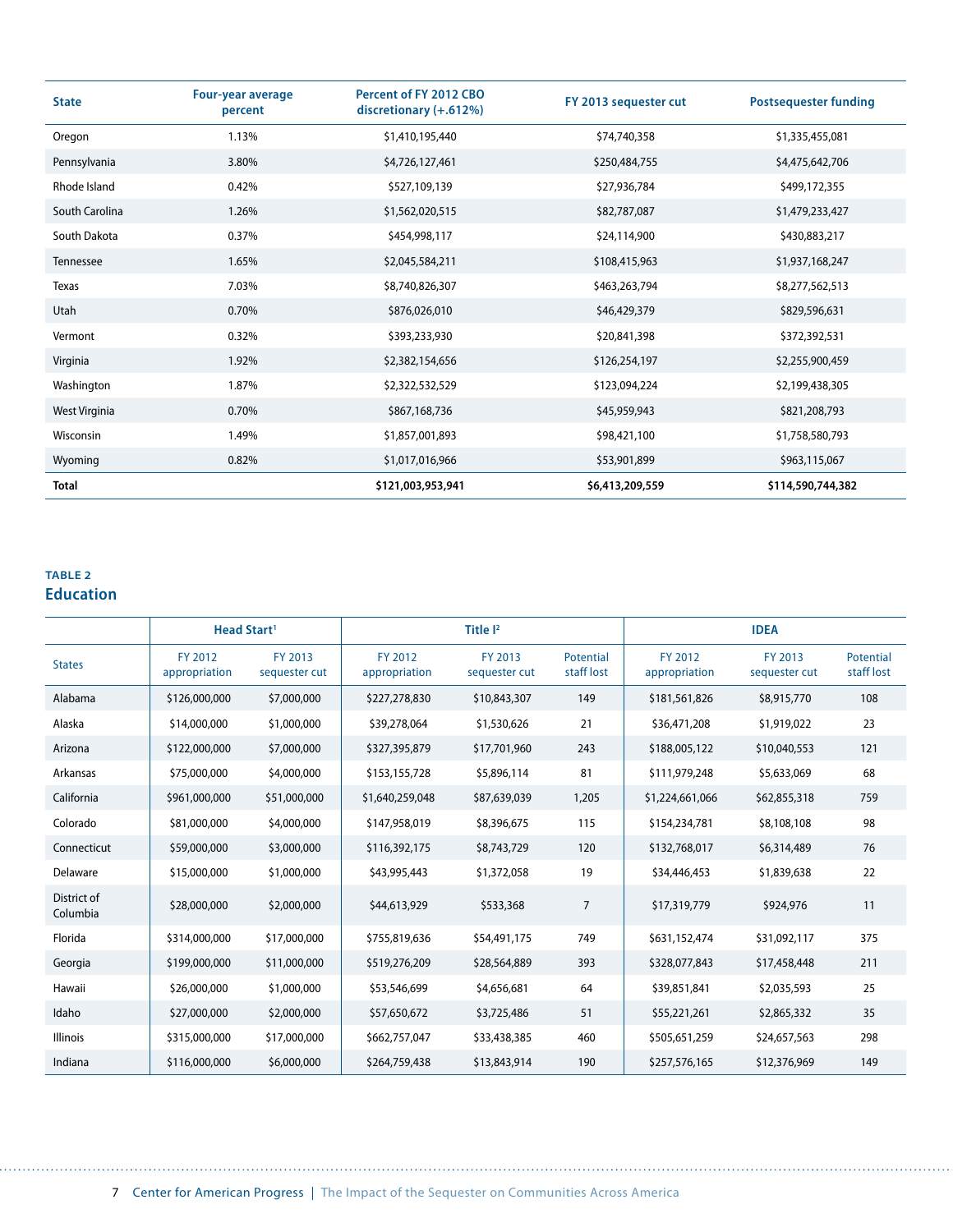|                | Head Start <sup>1</sup>  |                          |                          | Title <sup>12</sup>      |                         |                          | <b>IDEA</b>              |                         |
|----------------|--------------------------|--------------------------|--------------------------|--------------------------|-------------------------|--------------------------|--------------------------|-------------------------|
| <b>States</b>  | FY 2012<br>appropriation | FY 2013<br>sequester cut | FY 2012<br>appropriation | FY 2013<br>sequester cut | Potential<br>staff lost | FY 2012<br>appropriation | FY 2013<br>sequester cut | Potential<br>staff lost |
| lowa           | \$59,000,000             | \$3,000,000              | \$89,710,187             | \$6,428,911              | 88                      | \$121,910,726            | \$5,770,827              | 70                      |
| Kansas         | \$60,000,000             | \$3,000,000              | \$103,395,025            | \$5,494,604              | 76                      | \$104,506,181            | \$5,251,785              | 63                      |
| Kentucky       | \$126,000,000            | \$7,000,000              | \$221,853,862            | \$11,763,626             | 162                     | \$157,888,110            | \$7,688,909              | 93                      |
| Louisiana      | \$169,000,000            | \$9,000,000              | \$294,930,772            | \$15,758,401             | 217                     | \$188,962,577            | \$9,752,289              | 118                     |
| Maine          | \$32,000,000             | \$2,000,000              | \$51,497,664             | \$2,677,921              | 37                      | \$54,641,461             | \$2,586,535              | 31                      |
| Maryland       | \$90,000,000             | \$5,000,000              | \$196,409,008            | \$14,389,021             | 198                     | \$199,916,833            | \$9,719,363              | 117                     |
| Massachusettes | \$123,000,000            | \$7,000,000              | \$218,130,356            | \$13,880,128             | 191                     | \$283,465,895            | \$13,418,282             | 162                     |
| Michigan       | \$269,000,000            | \$14,000,000             | \$534,773,578            | \$22,000,398             | 303                     | \$399,883,942            | \$20,279,289             | 245                     |
| Minnesota      | \$84,000,000             | \$5,000,000              | \$152,207,679            | \$7,049,024              | 97                      | \$189,532,481            | \$9,199,308              | 111                     |
| Mississippi    | \$181,000,000            | \$10,000,000             | \$182,321,524            | \$5,486,363              | 75                      | \$119,980,160            | \$6,123,987              | 74                      |
| Missouri       | \$139,000,000            | \$7,000,000              | \$237,616,955            | \$11,922,383             | 164                     | \$226,829,933            | \$10,762,593             | 130                     |
| Montana        | \$24,000,000             | \$1,000,000              | \$44,558,240             | \$1,535,816              | 21                      | \$37,221,455             | \$1,919,022              | 23                      |
| Nebraska       | \$42,000,000             | \$2,000,000              | \$67,453,194             | \$2,987,935              | 41                      | \$74,564,188             | \$3,529,607              | 43                      |
| Nevada         | \$30,000,000             | \$2,000,000              | \$110,783,802            | \$9,014,284              | 124                     | \$70,702,984             | \$3,775,945              | 46                      |
| New Hampshire  | \$16,000,000             | \$1,000,000              | \$40,987,112             | \$1,077,688              | 15                      | \$47,389,192             | \$2,247,666              | 27                      |
| New Jersey     | \$150,000,000            | \$8,000,000              | \$290,470,247            | \$11,673,681             | 161                     | \$360,945,645            | \$17,085,902             | 206                     |
| New Mexico     | \$63,000,000             | \$3,000,000              | \$119,678,921            | \$6,097,742              | 84                      | \$91,005,697             | \$4,354,823              | 53                      |
| New York       | \$496,000,000            | \$26,000,000             | \$1,122,225,549          | \$42,676,313             | 587                     | \$758,002,911            | \$36,378,359             | 439                     |
| North Carolina | \$172,000,000            | \$9,000,000              | \$404,282,233            | \$25,446,351             | 350                     | \$326,077,875            | \$16,776,161             | 202                     |
| North Dakota   | \$20,000,000             | \$1,000,000              | \$33,600,475             | \$1,131,608              | 16                      | \$27,970,106             | \$1,493,764              | 18                      |
| Ohio           | \$288,000,000            | \$15,000,000             | \$577,625,821            | \$25,191,122             | 346                     | \$436,958,357            | \$22,008,413             | 266                     |
| Oklahoma       | \$98,000,000             | \$5,000,000              | \$152,222,025            | \$4,855,464              | 67                      | \$147,674,175            | \$7,300,677              | 88                      |
| Oregon         | \$71,000,000             | \$4,000,000              | \$155,302,290            | \$10,265,050             | 141                     | \$128,760,236            | \$6,372,225              | 77                      |
| Pennsylvania   | \$263,000,000            | \$14,000,000             | \$558,288,830            | \$26,383,877             | 363                     | \$426,427,814            | \$21,381,079             | 258                     |
| Puerto Rico    | \$279,000,000            | \$15,000,000             | \$458,479,285            | \$4,850,811              | 67                      | \$114,923,374            | \$6,137,568              | 74                      |
| Rhode Island   | \$25,000,000             | \$1,000,000              | \$49,681,231             | \$2,413,436              | 33                      | \$43,668,156             | \$2,067,098              | 25                      |
| South Carolina | \$100,000,000            | \$5,000,000              | \$220,042,564            | \$12,522,323             | 172                     | \$140,625,448            | \$8,583,510              | 104                     |
| South Dakota   | \$22,000,000             | \$1,000,000              | \$42,676,499             | \$1,162,158              | 16                      | \$33,319,673             | \$1,779,462              | 21                      |
| Tennessee      | \$138,000,000            | \$7,000,000              | \$278,582,222            | \$14,737,229             | 203                     | \$236,469,821            | \$11,706,600             | 141                     |
| Texas          | \$561,000,000            | \$30,000,000             | \$1,380,824,054          | \$67,825,655             | 933                     | \$980,678,753            | \$51,026,919             | 616                     |
| Utah           | \$45,000,000             | \$2,000,000              | \$91,669,729             | \$6,260,266              | 86                      | \$109,453,830            | \$5,672,990              | 68                      |
| Vermont        | \$15,000,000             | \$1,000,000              | \$33,111,922             | \$1,127,690              | 16                      | \$26,968,524             | \$1,440,274              | 17                      |
| Virginia       | \$116,000,000            | \$6,000,000              | \$237,637,536            | \$14,024,356             | 193                     | \$281,475,855            | \$13,878,260             | 167                     |
| Washington     | \$118,000,000            | \$6,000,000              | \$213,541,399            | \$11,606,368             | 160                     | \$220,953,409            | \$11,251,352             | 136                     |
| West Virgina   | \$58,000,000             | \$3,000,000              | \$95,098,920             | \$5,771,940              | 79                      | \$75,837,277             | \$3,589,871              | 43                      |
| Wisonsin       | \$106,000,000            | \$6,000,000              | \$217,905,021            | \$8,543,403              | 117                     | \$207,862,974            | \$10,097,151             | 122                     |
| Wyoming        | \$13,000,000             | \$1,000,000              | \$33,635,833             | \$1,153,897              | 16                      | \$28,292,653             | \$1,510,990              | 18                      |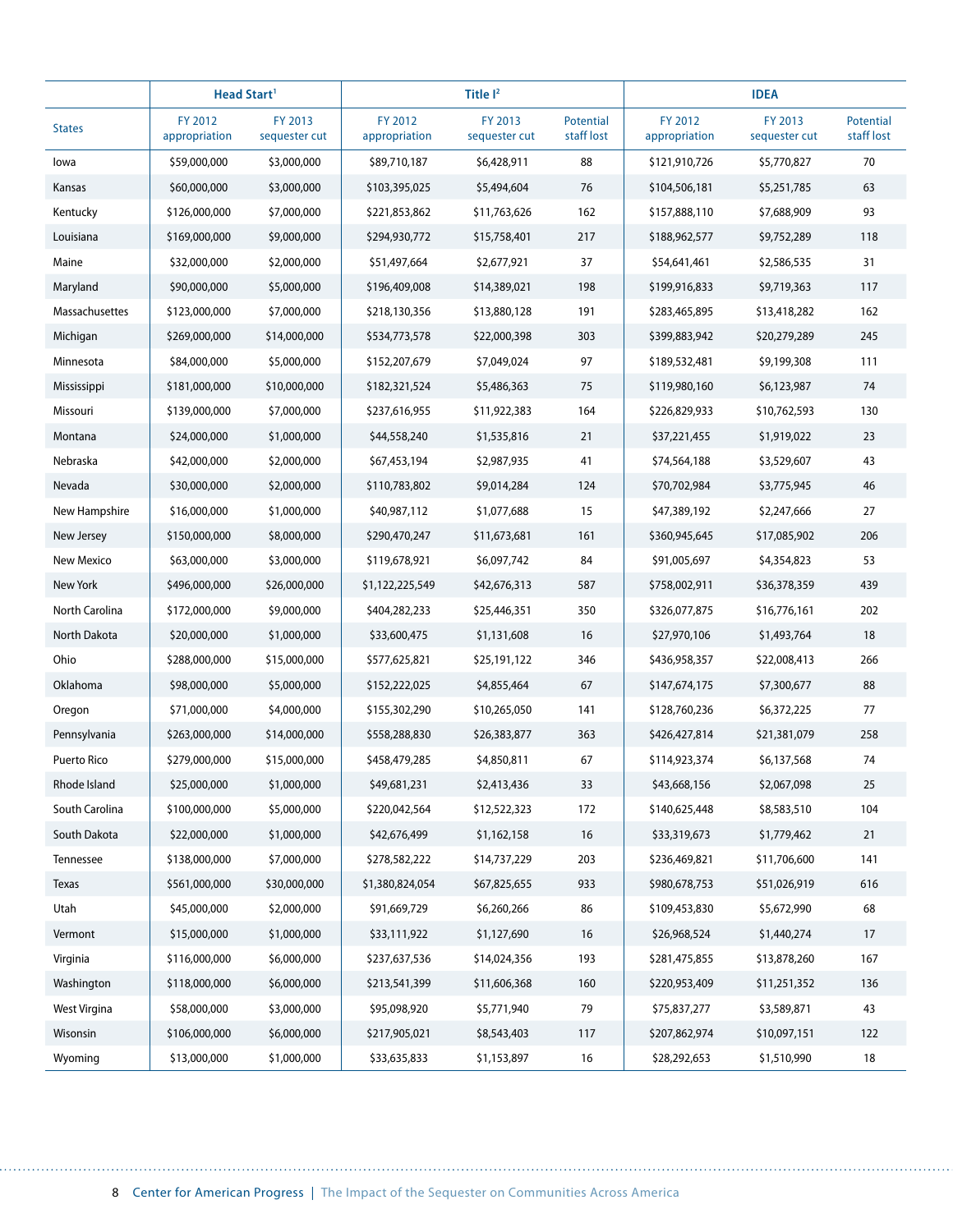|                              | Head Start <sup>1</sup>  |                          |                          | Title $I2$               |                         |                          | <b>IDEA</b>              |                         |
|------------------------------|--------------------------|--------------------------|--------------------------|--------------------------|-------------------------|--------------------------|--------------------------|-------------------------|
| <b>States</b>                | FY 2012<br>appropriation | FY 2013<br>sequester cut | FY 2012<br>appropriation | FY 2013<br>sequester cut | Potential<br>staff lost | FY 2012<br>appropriation | FY 2013<br>sequester cut | Potential<br>staff lost |
| <b>Tribal</b>                | \$225,000,000            | \$12,000,000             | n/a                      | n/a                      | n/a                     | n/a                      | n/a                      | n/a                     |
| Migrant Program              | \$327,000,000            | \$18,000,000             | n/a                      | n/a                      | n/a                     | n/a                      | n/a                      | n/a                     |
| National<br>Activities/Other | \$278,000,000            | \$14,000,000             | n/a                      | n/a                      | n/a                     | n/a                      | n/a                      | n/a                     |
| American Samoa               | n/a                      | n/a                      | 10,668,336               | 85,212                   | n/a                     | \$6,358,510              | \$317,925                | 4                       |
| Guam                         | n/a                      | n/a                      | 13,683,105               | 2,511,646                | n/a                     | \$14,098,659             | \$704,933                | 9                       |
| Northern Mariana<br>Islands  | n/a                      | n/a                      | 6,448,488                | 2,107,782                | n/a                     | \$4,831,832              | \$241,592                | 3                       |
| Virgin Islands               | n/a                      | n/a                      | 13,472,568               | $\mathbf 0$              | n/a                     | \$8,960,866              | \$448,043                | 5                       |
| <b>Total</b>                 | \$7,969,000,000          | \$424,000,000            | \$14,411,620,877         | \$723,269,289            | 9,880                   | \$11,414,976,891         | \$572,668,313            | 6912                    |

1 House Appropriations Committee Democrats, "Report on Sequestration" (2013).

2 Data prepared by the Department of Education

#### **table 3 Public safety**

. . . . . . .

|                         |                              |                                        | FIRE grants <sup>1</sup>                             |                           | SAFER grants <sup>2</sup>  |                                                |                                                       |                               |
|-------------------------|------------------------------|----------------------------------------|------------------------------------------------------|---------------------------|----------------------------|------------------------------------------------|-------------------------------------------------------|-------------------------------|
| <b>State</b>            | <b>FY11 FIRE award total</b> | Percent of<br>total FY11 FIRE<br>award | Approximate share<br>of CRFY13 FIRE<br>appropriation | <b>FIRE</b> sequester cut | FY 11 SAFER<br>award total | Percent of total<br><b>FY11 SAFER</b><br>award | Approximate share<br>of CREY13 SAFER<br>appropriation | <b>SAFER</b> sequester<br>cut |
| Alabama                 | \$18,591,195                 | 5.39%                                  | \$18,294,669                                         | \$969,617                 | 1,293,624                  | 0.39%                                          | \$1,316,649                                           | \$69,782                      |
| Alaska                  | \$568,356                    | 0.16%                                  | \$559,291                                            | \$29,642                  | 73,810                     | 0.02%                                          | \$75,124                                              | \$3,982                       |
| Arizona                 | \$4,952,515                  | 1.44%                                  | \$4,873,523                                          | \$258,297                 | 2,809,538                  | 0.84%                                          | \$2,859,545                                           | \$151,556                     |
| Arkansas                | \$4,253,085                  | 1.23%                                  | \$4,185,249                                          | \$221,818                 | 1,136,109                  | 0.34%                                          | \$1,156,331                                           | \$61,286                      |
| California              | \$35,334,234                 | 10.24%                                 | \$34,770,660                                         | \$1,842,845               | 56,356,112                 | 16.90%                                         | \$57,359,200                                          | \$3,040,038                   |
| Colorado                | \$5,213,946                  | 1.51%                                  | \$5,130,785                                          | \$271,932                 | 5,431,892                  | 1.63%                                          | \$5,528,575                                           | \$293,014                     |
| Connecticut             | \$3,670,354                  | 1.06%                                  | \$3,611,813                                          | \$191,426                 | 5,099,260                  | 1.53%                                          | \$5,190,022                                           | \$275,071                     |
| Delaware                | \$366,324                    | 0.11%                                  | \$360,481                                            | \$19,106                  |                            | 0.00%                                          |                                                       | \$0                           |
| District of<br>Columbia | \$1,380,000                  | 0.40%                                  | \$1,357,989                                          | \$71,973                  |                            | 0.00%                                          |                                                       | \$0                           |
| Florida                 | \$16,200,525                 | 4.70%                                  | \$15,942,130                                         | \$844,933                 | 30,494,444                 | 9.14%                                          | \$31,037,217                                          | \$1,644,973                   |
| Georgia                 | \$5,174,566                  | 1.50%                                  | \$5,092,033                                          | \$269,878                 | 1,273,620                  | 0.38%                                          | \$1,296,289                                           | \$68,703                      |
| Hawaii                  | \$1,534,584                  | 0.44%                                  | \$1,510,108                                          | \$80,036                  |                            | 0.00%                                          |                                                       | \$0                           |
| Idaho                   | \$439,110                    | 0.13%                                  | \$432,106                                            | \$22,902                  | 4,068,574                  | 1.22%                                          | \$4,140,991                                           | \$219,473                     |
| Illinois                | \$12,753,979                 | 3.70%                                  | \$12,550,556                                         | \$665,179                 | 2,456,366                  | 0.74%                                          | \$2,500,087                                           | \$132,505                     |
| Indiana                 | \$7,728,822                  | 2.24%                                  | \$7,605,549                                          | \$403,094                 | 4,587,530                  | 1.38%                                          | \$4,669,184                                           | \$247,467                     |
| lowa                    | \$6,629,640                  | 1.92%                                  | \$6,523,899                                          | \$345,767                 | 1,604,335                  | 0.48%                                          | \$1,632,891                                           | \$86,543                      |
| Kansas                  | \$3,072,852                  | 0.89%                                  | \$3,023,841                                          | \$160,264                 | 381,174                    | 0.11%                                          | \$387,959                                             | \$20,562                      |
| Kentucky                | \$5,426,036                  | 1.57%                                  | \$5,339,492                                          | \$282,993                 | 155,277                    | 0.05%                                          | \$158,041                                             | \$8,376                       |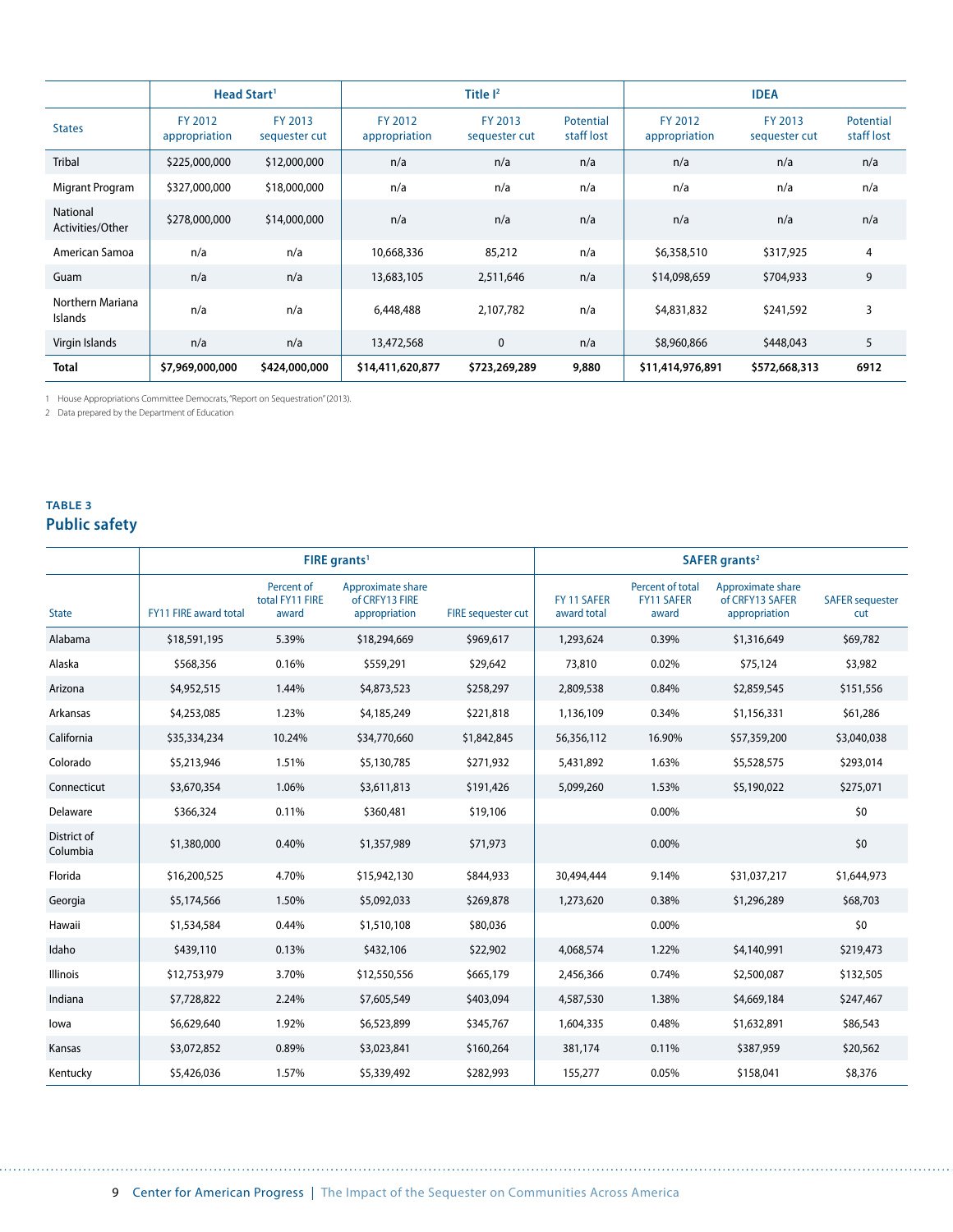|                   |                              |                                        | FIRE grants <sup>1</sup>                             |                           | SAFER grants <sup>2</sup>  |                                                |                                                       |                               |  |
|-------------------|------------------------------|----------------------------------------|------------------------------------------------------|---------------------------|----------------------------|------------------------------------------------|-------------------------------------------------------|-------------------------------|--|
| <b>State</b>      | <b>FY11 FIRE award total</b> | Percent of<br>total FY11 FIRE<br>award | Approximate share<br>of CRFY13 FIRE<br>appropriation | <b>FIRE</b> sequester cut | FY 11 SAFER<br>award total | Percent of total<br><b>FY11 SAFER</b><br>award | Approximate share<br>of CRFY13 SAFER<br>appropriation | <b>SAFER sequester</b><br>cut |  |
| Louisiana         | \$6,337,887                  | 1.84%                                  | \$6,236,799                                          | \$330,550                 | 1,672,260                  | 0.50%                                          | \$1,702,025                                           | \$90,207                      |  |
| Maine             | \$2,118,880                  | 0.61%                                  | \$2,085,084                                          | \$110,509                 | 518,554                    | 0.16%                                          | \$527,784                                             | \$27,973                      |  |
| Maryland          | \$4,524,212                  | 1.31%                                  | \$4,452,052                                          | \$235,959                 | 4,299,853                  | 1.29%                                          | \$4,376,386                                           | \$231,948                     |  |
| Massachusetts     | \$10,679,512                 | 3.10%                                  | \$10,509,176                                         | \$556,986                 | 23,127,145                 | 6.93%                                          | \$23,538,787                                          | \$1,247,556                   |  |
| Michigan          | \$16,904,051                 | 4.90%                                  | \$16,634,435                                         | \$881,625                 | 47,646,287                 | 14.28%                                         | \$48,494,348                                          | \$2,570,200                   |  |
| Minnesota         | \$10,638,720                 | 3.08%                                  | \$10,469,035                                         | \$554,859                 | 4,463,942                  | 1.34%                                          | \$4,543,396                                           | \$240,800                     |  |
| Mississippi       | \$3,694,914                  | 1.07%                                  | \$3,635,981                                          | \$192,707                 | 488,283                    | 0.15%                                          | \$496,974                                             | \$26,340                      |  |
| Missouri          | \$7,594,539                  | 2.20%                                  | \$7,473,408                                          | \$396,091                 | 10,619,001                 | 3.18%                                          | \$10,808,010                                          | \$572,825                     |  |
| Montana           | \$725,248                    | 0.21%                                  | \$713,680                                            | \$37,825                  | 1,252,466                  | 0.38%                                          | \$1,274,759                                           | \$67,562                      |  |
| Nebraska          | \$1,378,613                  | 0.40%                                  | \$1,356,624                                          | \$71,901                  |                            | 0.00%                                          | \$0                                                   | \$0                           |  |
| Nevada            | \$564,637                    | 0.16%                                  | \$555,631                                            | \$29,448                  | 13,438,720                 | 4.03%                                          | \$13,677,917                                          | \$724,930                     |  |
| New Hampshire     | \$1,690,406                  | 0.49%                                  | \$1,663,444                                          | \$88,163                  | 1,479,848                  | 0.44%                                          | \$1,506,188                                           | \$79,828                      |  |
| New Jersey        | \$10,402,474                 | 3.02%                                  | \$10,236,557                                         | \$542,538                 | 18,072,964                 | 5.42%                                          | \$18,394,646                                          | \$974,916                     |  |
| <b>New Mexico</b> | \$2,122,649                  | 0.62%                                  | \$2,088,793                                          | \$110,706                 |                            | 0.00%                                          |                                                       | \$0                           |  |
| New York          | \$10,253,623                 | 2.97%                                  | \$10,090,080                                         | \$534,774                 | 6,142,217                  | 1.84%                                          | \$6,251,543                                           | \$331,332                     |  |
| North Carolina    | \$13,864,573                 | 4.02%                                  | \$13,643,436                                         | \$723,102                 | 5,833,751                  | 1.75%                                          | \$5,937,586                                           | \$314,692                     |  |
| North Dakota      | \$710,083                    | 0.21%                                  | \$698,757                                            | \$37,034                  | 48,686                     | 0.01%                                          | \$49,553                                              | \$2,626                       |  |
| Ohio              | \$23,281,933                 | 6.75%                                  | \$22,910,591                                         | \$1,214,261               | 18,654,102                 | 5.59%                                          | \$18,986,128                                          | \$1,006,265                   |  |
| Oklahoma          | \$3,187,225                  | 0.92%                                  | \$3,136,389                                          | \$166,229                 | 1,435,395                  | 0.43%                                          | \$1,460,944                                           | \$77,430                      |  |
| Oregon            | \$5,590,049                  | 1.62%                                  | \$5,500,889                                          | \$291,547                 | 8,353,728                  | 2.50%                                          | \$8,502,417                                           | \$450,628                     |  |
| Pennsylvania      | \$26,227,162                 | 7.60%                                  | \$25,808,844                                         | \$1,367,869               | 13,831,483                 | 4.15%                                          | \$14,077,671                                          | \$746,117                     |  |
| Rhode Island      | \$2,314,505                  | 0.67%                                  | \$2,277,589                                          | \$120,712                 | 3,108,382                  | 0.93%                                          | \$3,163,708                                           | \$167,677                     |  |
| South Carolina    | \$4,948,682                  | 1.43%                                  | \$4,869,752                                          | \$258,097                 | 2,146,863                  | 0.64%                                          | \$2,185,075                                           | \$115,809                     |  |
| South Dakota      | \$1,135,929                  | 0.33%                                  | \$1,117,811                                          | \$59,244                  | 255,360                    | 0.08%                                          | \$259,905                                             | \$13,775                      |  |
| Tennessee         | \$6,268,606                  | 1.82%                                  | \$6,168,623                                          | \$326,937                 | 993,615                    | 0.30%                                          | \$1,011,300                                           | \$53,599                      |  |
| Texas             | \$11,031,412                 | 3.20%                                  | \$10,855,463                                         | \$575,340                 | 2,881,712                  | 0.86%                                          | \$2,933,004                                           | \$155,449                     |  |
| Utah              | \$883,518                    | 0.26%                                  | \$869,426                                            | \$46,080                  | 208,140                    | 0.06%                                          | \$211,845                                             | \$11,228                      |  |
| Vermont           | \$498,268                    | 0.14%                                  | \$490,321                                            | \$25,987                  |                            | 0.00%                                          |                                                       | \$0                           |  |
| Virginia          | \$3,500,769                  | 1.01%                                  | \$3,444,932                                          | \$182,581                 | 4,978,137                  | 1.49%                                          | \$5,066,743                                           | \$268,537                     |  |
| Washington        | \$7,341,963                  | 2.13%                                  | \$7,224,860                                          | \$382,918                 | 16,139,921                 | 4.84%                                          | \$16,427,197                                          | \$870,641                     |  |
| West Virginia     | \$2,173,761                  | 0.63%                                  | \$2,139,090                                          | \$113,372                 |                            | 0.00%                                          |                                                       | \$0                           |  |
| Wisconsin         | \$8,635,259                  | 2.50%                                  | \$8,497,528                                          | \$450,369                 | 3,101,616                  | 0.93%                                          | \$3,156,822                                           | \$167,312                     |  |
| Wyoming           | \$488,538                    | 0.14%                                  | \$480,746                                            | \$25,480                  | 1,148,788                  | 0.34%                                          | \$1,169,235                                           | \$61,969                      |  |
| Puerto Rico       | n/a                          | n/a                                    | n/a                                                  | n/a                       | n/a                        | n/a                                            | n/a                                                   | n/a                           |  |
| Guam              | n/a                          | n/a                                    | n/a                                                  | n/a                       | n/a                        | n/a                                            | n/a                                                   | n/a                           |  |
| Virgin Islands    | n/a                          | n/a                                    | n/a                                                  | n/a                       | n/a                        | n/a                                            | n/a                                                   | n/a                           |  |
| <b>Total</b>      | \$345,002,723                |                                        | \$339,500,000                                        | \$17,993,500              | 333,562,884                |                                                | \$339,500,000                                         | \$17,993,500                  |  |

المتمد

1 FEMA, "Assistance to Firefighters Grant FY 2011 Awards," available at http://www.fema.gov/library/viewRecord.do?fromSearch=fromsearch&id=5704.<br>2 FEMA, "FY 2011 Staffing For Adequate Fire & Emergency Response Grants (SAFE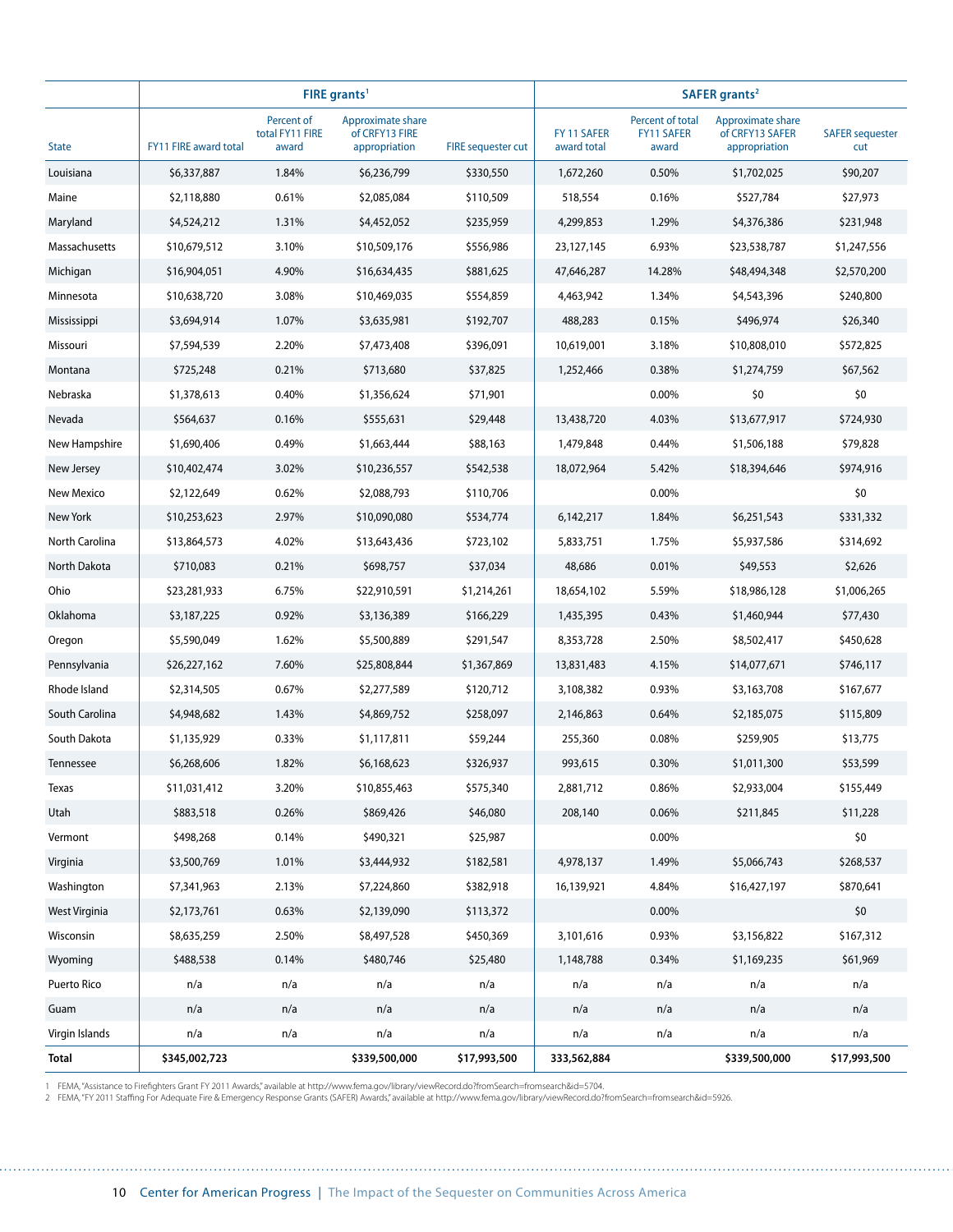#### **table 4 Public health**

|                                      | HIV testing <sup>1</sup> |                          |                                          | National Institutes of Health funding <sup>2</sup> |                                      |                                                  |                          | Seniors nutrition <sup>1</sup> |                          |
|--------------------------------------|--------------------------|--------------------------|------------------------------------------|----------------------------------------------------|--------------------------------------|--------------------------------------------------|--------------------------|--------------------------------|--------------------------|
| <b>State</b>                         | FY 2012<br>funding       | FY 2013<br>sequester cut | Fewer people<br>tested for<br><b>HIV</b> | <b>NIH awards</b><br>$(2012)$ (\$M)                | <b>Total</b><br>employment<br>(2012) | <b>Reduction in</b><br><b>NIH awards</b><br>(SM) | <b>Total job</b><br>loss | FY 2012<br>funding             | FY 2013<br>sequester cut |
| Alabama                              | \$3,302,581              | \$176,108                | 4,403                                    | 229.9                                              | 4,630                                | 11.7                                             | 236                      | \$12,748,557                   | \$679,808.64             |
| Alaska                               | \$1,077,036              | \$57,432                 | 1,436                                    | 8.7                                                | 430                                  | 0.4                                              | 22                       | \$3,599,752                    | \$191,954.47             |
| American<br>Samoa                    | \$195,829                | \$10,442                 | 261                                      | n/a                                                | n/a                                  | n/a                                              | n/a                      | \$2,014,237                    | \$107,407.90             |
| Arizona                              | \$3,711,339              | \$197,905                | 4,948                                    | 173.4                                              | 4,197                                | 8.8                                              | 214                      | \$15,426,259                   | \$822,595.39             |
| Arkansas                             | \$1,672,521              | \$89,186                 | 2,230                                    | 54                                                 | 1,568                                | 2.8                                              | 80                       | \$8,905,848                    | \$474,898.64             |
| Baltimore                            | \$3,107,563              | \$165,709                | 4,143                                    | n/a                                                | n/a                                  | n/a                                              | n/a                      | n/a                            | n/a                      |
| California                           | \$17,504,189             | \$933,400                | 23,335                                   | 3,334.30                                           | 59,363                               | 170.1                                            | 3,028                    | \$77,482,961                   | \$4,131,729.31           |
| Chicago                              | \$8,133,928              | \$433,737                | 10,843                                   | n/a                                                | n/a                                  | n/a                                              | n/a                      | n/a                            | n/a                      |
| Philadelphia                         | \$7,280,576              | \$388,232                | 9,706                                    | n/a                                                | n/a                                  | n/a                                              | n/a                      | n/a                            | n/a                      |
| Colorado                             | \$4,240,679              | \$226,131                | 5,653                                    | 303.8                                              | 6,018                                | 15.5                                             | 307                      | \$10,178,784                   | \$542,777.14             |
| Connecticut                          | \$5,454,822              | \$290,875                | 7,272                                    | 473.4                                              | 6,350                                | 24.1                                             | 324                      | \$9,291,371                    | \$495,456.41             |
| Delaware                             | \$1,405,574              | \$74,951                 | 1,874                                    | 32.7                                               | 520                                  | 1.7                                              | 26                       | \$3,849,236                    | \$205,258.05             |
| District of<br>Columbia              | \$6,479,212              | \$345,500                | 8,637                                    | 186                                                | 500                                  | 9.5                                              | 25                       | \$3,845,023                    | \$205,033.39             |
| Federated<br>States of<br>Micronesia | \$223,177                | \$11,901                 | 298                                      | n/a                                                | n/a                                  | n/a                                              | n/a                      | n/a                            | n/a                      |
| Florida                              | \$28,707,460             | \$1,530,807              | 38,270                                   | 491.9                                              | 12,564                               | 25.1                                             | 641                      | \$54,797,662                   | \$2,922,050.26           |
| <b>Fulton County</b>                 | \$4,514,127              | \$240,713                | 6,018                                    | n/a                                                | n/a                                  | n/a                                              | n/a                      | n/a                            | n/a                      |
| Georgia                              | \$6,910,211              | \$368,483                | 9,212                                    | 441.2                                              | 10,378                               | 22.5                                             | 529                      | \$19,183,738                   | \$1,022,960.55           |
| Guam                                 | \$374,092                | \$19,948                 | 499                                      | n/a                                                | n/a                                  | n/a                                              | n/a                      | \$468,427                      | \$24,978.57              |
| Hawaii                               | \$1,510,475              | \$80,545                 | 2,014                                    | 53.9                                               | 1,229                                | 2.7                                              | 63                       | \$3,718,778                    | \$198,301.46             |
| Houston                              | \$7,115,040              | \$379,405                | 9,485                                    | n/a                                                | n/a                                  | n/a                                              | n/a                      | n/a                            | n/a                      |
| Idaho                                | \$821,800                | \$43,822                 | 1,096                                    | 9.5                                                | 438                                  | 0.5                                              | 22                       | \$3,920,028                    | \$209,032.98             |
| Illinois                             | \$3,714,830              | \$198,091                | 4,952                                    | 745.9                                              | 14,248                               | 38                                               | 727                      | \$32,449,254                   | \$1,730,335.70           |
| Indiana                              | \$2,921,999              | \$155,814                | 3,895                                    | 201.8                                              | 4,689                                | 10.3                                             | 239                      | \$14,658,935                   | \$781,678.33             |
| lowa                                 | \$1,223,831              | \$65,260                 | 1,632                                    | 184.2                                              | 3,934                                | 9.4                                              | 201                      | \$9,265,390                    | \$494,070.99             |
| Kansas                               | \$1,300,621              | \$69,355                 | 1,734                                    | 101.7                                              | 2,013                                | 5.2                                              | 103                      | \$8,167,216                    | \$435,511.57             |
| Kentucky                             | \$1,665,675              | \$88,821                 | 2,221                                    | 150.8                                              | 3,498                                | 7.7                                              | 178                      | \$10,726,704                   | \$571,994.63             |
| Los Angeles<br>County                | \$14,264,539             | \$760,647                | 19,016                                   | n/a                                                | n/a                                  | n/a                                              | n/a                      | n/a                            | n/a                      |
| Louisiana                            | \$6,407,932              | \$341,699                | 8,542                                    | 163.9                                              | 4,319                                | $8.4\,$                                          | 220                      | \$11,763,750                   | \$627,294.44             |
| Maine                                | \$1,213,626              | \$64,716                 | 1,618                                    | 73.4                                               | 1,749                                | 3.7                                              | 89                       | \$3,835,658                    | \$204,534.01             |
| Maryland                             | \$8,787,185              | \$468,571                | 11,714                                   | 969.9                                              | 14,575                               | 49.5                                             | 743                      | \$12,875,523                   | \$686,579.02             |
| Massachusetts                        | \$7,346,706              | \$391,758                | 9,794                                    | 2,470.00                                           | 34,031                               | 125.9                                            | 1,736                    | \$20,135,988                   | \$1,073,738.67           |
| Michigan                             | \$6,296,938              | \$335,780                | 8,395                                    | 619.1                                              | 11,065                               | 31.6                                             | 564                      | \$27,908,122                   | \$1,488,182.74           |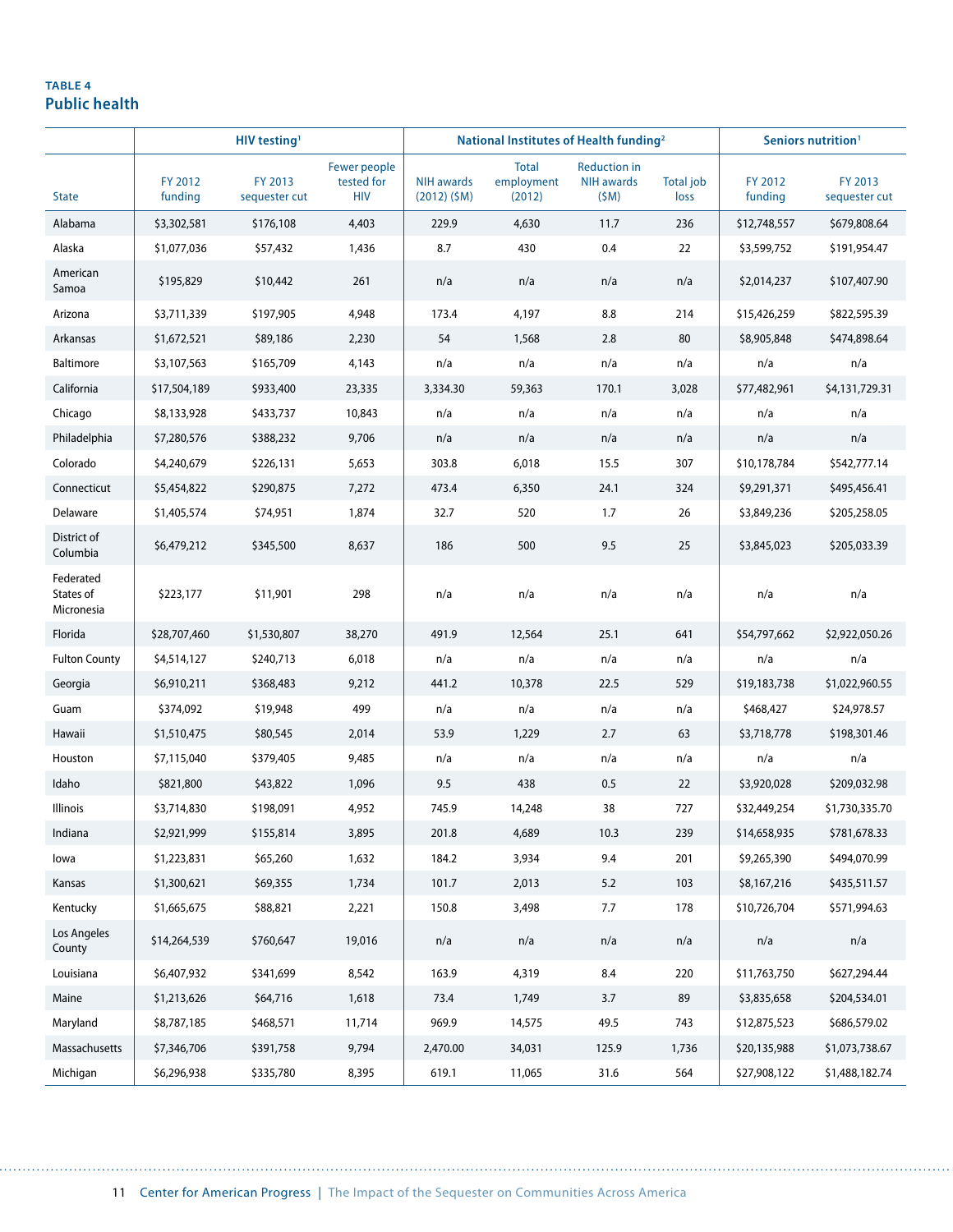|                                               |                    | HIV testing <sup>1</sup> |                                          |                                     | National Institutes of Health funding <sup>2</sup> |                                                  |                          |                    | Seniors nutrition <sup>1</sup> |  |
|-----------------------------------------------|--------------------|--------------------------|------------------------------------------|-------------------------------------|----------------------------------------------------|--------------------------------------------------|--------------------------|--------------------|--------------------------------|--|
| <b>State</b>                                  | FY 2012<br>funding | FY 2013<br>sequester cut | Fewer people<br>tested for<br><b>HIV</b> | <b>NIH awards</b><br>$(2012)$ (\$M) | <b>Total</b><br>employment<br>(2012)               | <b>Reduction in</b><br><b>NIH awards</b><br>(SM) | <b>Total job</b><br>loss | FY 2012<br>funding | FY 2013<br>sequester cut       |  |
| Minnesota                                     | \$2,546,896        | \$135,812                | 3,395                                    | 478.2                               | 8,887                                              | 24.4                                             | 453                      | \$12,280,576       | \$654,853.86                   |  |
| Mississippi                                   | \$2,816,120        | \$150,168                | 3,754                                    | 30.9                                | 1,068                                              | 1.6                                              | 54                       | \$7,032,533        | \$375,005.32                   |  |
| Missouri                                      | \$4,215,691        | \$224,799                | 5,620                                    | 465.1                               | 7,226                                              | 23.7                                             | 369                      | \$16,713,458       | \$891,234.45                   |  |
| Montana                                       | \$1,003,703        | \$53,522                 | 1,338                                    | 26.4                                | 695                                                | 1.3                                              | 35                       | \$4,399,743        | \$234,613.48                   |  |
| Nebraska                                      | \$1,012,726        | \$54,003                 | 1,350                                    | 91.5                                | 1,865                                              | 4.7                                              | 95                       | \$5,229,381        | \$278,853.40                   |  |
| Nevada                                        | \$2,452,681        | \$130,788                | 3,270                                    | 21.5                                | 847                                                | 1.1                                              | 43                       | \$6,170,037        | \$329,013.27                   |  |
| New<br>Hampshire                              | \$1,196,820        | \$63,820                 | 1,595                                    | 91.6                                | 1,424                                              | 4.7                                              | 73                       | \$4,344,147        | \$231,648.86                   |  |
| New Jersey                                    | \$15,033,218       | \$801,637                | 20,041                                   | 238.4                               | 4,962                                              | 12.2                                             | 253                      | \$21,977,363       | \$1,171,928.82                 |  |
| New Mexico                                    | \$1,683,100        | \$89,750                 | 2,244                                    | 94.6                                | 1,843                                              | 4.8                                              | 94                       | \$6,096,342        | \$325,083.54                   |  |
| New York City                                 | \$32,298,387       | \$1,722,291              | 43,057                                   | n/a                                 | n/a                                                | n/a                                              | n/a                      | n/a                | n/a                            |  |
| New York                                      | \$22,229,164       | \$1,185,356              | 29,634                                   | 1,998.50                            | 32,249                                             | 101.9                                            | 1,645                    | \$57,547,500       | \$3,068,683.61                 |  |
| North Carolina                                | \$6,819,608        | \$363,651                | 9,091                                    | 964.4                               | 18,779                                             | 49.2                                             | 958                      | \$22,329,973       | \$1,190,731.52                 |  |
| North Dakota                                  | \$710,257          | \$37,874                 | 947                                      | 14.7                                | 427                                                | 0.8                                              | 22                       | \$4,048,348        | \$215,875.57                   |  |
| Northern<br>Mariana<br>Islands                | \$264,000          | \$14,078                 | 352                                      | n/a                                 | n/a                                                | n/a                                              | n/a                      | \$11,244,396       | \$599,600.22                   |  |
| Ohio                                          | \$6,048,850        | \$322,551                | 8,064                                    | 661.2                               | 13,751                                             | 33.7                                             | 701                      | \$30,167,791       | \$1,608,678.15                 |  |
| Oklahoma                                      | \$1,958,549        | \$104,438                | 2,611                                    | 81.9                                | 2,497                                              | 4.2                                              | 127                      | \$9,673,183        | \$515,816.29                   |  |
| Oregon                                        | \$2,269,360        | \$121,012                | 3,025                                    | 304.6                               | 6,221                                              | 15.5                                             | 317                      | \$10,034,380       | \$535,076.89                   |  |
| Pennsylvania                                  | \$5,502,205        | \$293,402                | 7,335                                    | 1,431.60                            | 23,709                                             | 73                                               | 1,209                    | \$38,123,314       | \$2,032,901.32                 |  |
| Puerto Rico                                   | \$5,912,683        | \$315,290                | 7,882                                    | n/a                                 | n/a                                                | n/a                                              | n/a                      | \$3,780,956        | \$201,617.06                   |  |
| Republic of<br>Palau                          | \$239,347          | \$12,763                 | 319                                      | n/a                                 | n/a                                                | n/a                                              | n/a                      | n/a                | n/a                            |  |
| Republic of<br><b>The Marshall</b><br>Islands | \$158,999          | \$8,479                  | 212                                      | n/a                                 | n/a                                                | n/a                                              | n/a                      | n/a                | n/a                            |  |
| Rhode Island                                  | \$1,218,672        | \$64,985                 | 1,625                                    | 146.9                               | 2,289                                              | 7.5                                              | 117                      | \$11,477,564       | \$612,033.75                   |  |
| San Francisco                                 | \$7,655,336        | \$408,216                | 10,205                                   | n/a                                 | n/a                                                | n/a                                              | n/a                      | n/a                | n/a                            |  |
| South Carolina                                | \$5,519,479        | \$294,323                | 7,358                                    | 135.7                               | 3,350                                              | 6.9                                              | 171                      | \$4,194,335        | \$223,660.23                   |  |
| South Dakota                                  | \$672,265          | \$35,848                 | 896                                      | 19.9                                | 388                                                | $\mathbf{1}$                                     | $20\,$                   | \$14,755,499       | \$786,827.54                   |  |
| Tennessee                                     | \$5,041,421        | \$268,831                | 6,721                                    | 451.9                               | 8,839                                              | 23                                               | 451                      | \$52,931,968       | \$2,822,563.32                 |  |
| <b>Texas</b>                                  | \$15,796,929       | \$842,361                | 21,059                                   | 1,040.90                            | 25,408                                             | 53.1                                             | 1,296                    | \$5,129,979        | \$273,552.85                   |  |
| Utah                                          | \$910,740          | \$48,565                 | 1,214                                    | 155.3                               | 3,787                                              | 7.9                                              | 193                      | \$3,997,690        | \$213,174.26                   |  |
| Vermont                                       | \$1,097,967        | \$58,548                 | 1,464                                    | 51.4                                | 1,032                                              | $2.6$                                            | 53                       | \$17,666,619       | \$942,061.15                   |  |
| Virgin Islands                                | \$629,949          | \$33,592                 | 840                                      | n/a                                 | n/a                                                | n/a                                              | n/a                      | \$1,822,373        | \$97,176.87                    |  |
| Virginia                                      | \$6,732,464        | \$359,004                | 8,975                                    | 272                                 | 5,404                                              | 13.9                                             | 276                      | \$15,024,550       | \$801,174.51                   |  |
| Washington                                    | \$3,478,393        | \$185,483                | 4,637                                    | 859                                 | 14,067                                             | 43.8                                             | 717                      | \$6,437,582        | \$343,279.94                   |  |
| West Virginia                                 | \$1,249,602        | \$66,634                 | 1,666                                    | 37.3                                | 980                                                | 1.9                                              | 50                       | \$14,327,400       | \$763,999.44                   |  |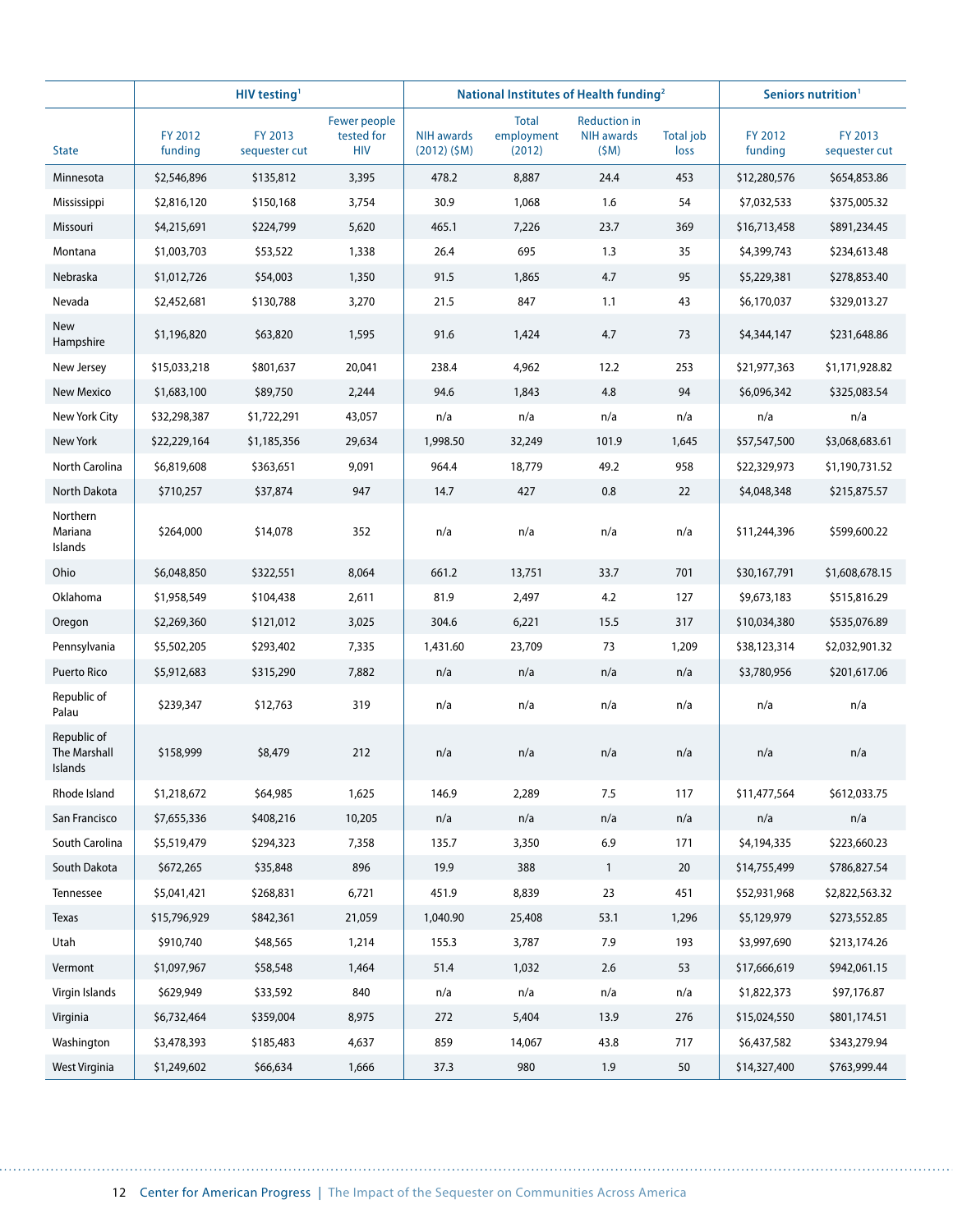|                                 | HIV testing <sup>1</sup> |                          |                                          | National Institutes of Health funding <sup>2</sup> |                                      |                                           |                   | Seniors nutrition <sup>1</sup> |                          |
|---------------------------------|--------------------------|--------------------------|------------------------------------------|----------------------------------------------------|--------------------------------------|-------------------------------------------|-------------------|--------------------------------|--------------------------|
| <b>State</b>                    | FY 2012<br>funding       | FY 2013<br>sequester cut | Fewer people<br>tested for<br><b>HIV</b> | NIH awards<br>$(2012)$ (\$M)                       | <b>Total</b><br>employment<br>(2012) | <b>Reduction in</b><br>NIH awards<br>(SM) | Total job<br>loss | FY 2012<br>funding             | FY 2013<br>sequester cut |
| Wisconsin                       | \$2,163,675              | \$115,377                | 2,884                                    | 373.9                                              | 7,454                                | 19.1                                      | 380               | \$4,030,912                    | \$214,945.80             |
| Wyoming                         | \$767,270                | \$40,914                 | 1,023                                    | 7.2                                                | 322                                  | 0.4                                       | 16                | \$731,341                      | \$38,998.29              |
| Native<br>American<br>set-aside | n/a                      | n/a                      | n/a                                      | n/a                                                | n/a                                  | n/a                                       | n/a               | \$3,187,965                    | \$169,996.19             |
| Undistributed                   | n/a                      | n/a                      | n/a                                      | n/a                                                | n/a                                  | n/a                                       | n/a               | \$8,162,893                    | \$435,281.04             |
| <b>Total</b>                    | \$338,192,639            | \$18,033,906.03          | 450,848                                  | 22,020                                             | 402,078                              | 1,123                                     | 20,506            | \$816,289,292                  | \$43,528,104             |

1 Senate Appropriations Committee Majority Staff,"Under Threat: Sequestration's Impact on Nondefense Jobs and Services" (2012).<br>2 United for Medical Research, "The Impact of a Sequester on the National Institutes of Heal

#### **table 5 Workforce training**

|                             |                                 | <b>Employment services</b> |                             | <b>Job Corps</b>    |                          |
|-----------------------------|---------------------------------|----------------------------|-----------------------------|---------------------|--------------------------|
| <b>State</b>                | FY 2012<br>funding <sup>1</sup> | FY 2013<br>sequester cut   | Fewer job<br>seekers served | FY 2012<br>funding1 | FY 2013<br>sequester cut |
| Alabama                     | \$9,114,728                     | \$486,037                  | 10,818                      | \$23,560,030        | \$1,256,324              |
| Alaska                      | \$7,618,486                     | \$406,251                  | 9,042                       | \$12,644,080        | \$674,237                |
| Arizona                     | \$13,416,510                    | \$715,427                  | 15,923                      | \$16,586,410        | \$884,460                |
| Arkansas                    | \$5,641,422                     | \$300,825                  | 6,695                       | \$26,443,790        | \$1,410,098              |
| California                  | \$83,874,952                    | \$4,472,578                | 99,545                      | \$133,291,090       | \$7,107,662              |
| Colorado                    | \$11,123,996                    | \$593,180                  | 13,202                      | \$20,725,490        | \$1,105,173              |
| Connecticut                 | \$7,886,732                     | \$420,555                  | 9,360                       | \$16,780,580        | \$894,814                |
| Delaware                    | \$1,957,574                     | \$104,386                  | 2,323                       | \$5,328,560         | \$284,142                |
| <b>District of Columbia</b> | \$2,361,773                     | \$125,940                  | 2,803                       | \$66,216,070        | \$3,530,930              |
| Florida                     | \$41,597,929                    | \$2,218,183                | 49,370                      | \$50,282,420        | \$2,681,278              |
| Georgia                     | \$20,518,463                    | \$1,094,134                | 24,352                      | \$16,692,660        | \$890,125                |
| Hawaii                      | \$2,474,455                     | \$131,949                  | 2,937                       | \$10,599,290        | \$565,200                |
| Idaho                       | \$6,347,555                     | \$338,479                  | 7,533                       | \$31,540,830        | \$1,681,895              |
| <b>Illinois</b>             | \$28,905,034                    | \$1,541,342                | 34,305                      | \$21,718,930        | \$1,158,148              |
| Indiana                     | \$13,614,524                    | \$725,986                  | 16,158                      | \$16,315,360        | \$870,006                |
| lowa                        | \$6,439,570                     | \$343,386                  | 7,643                       | \$8,858,530         | \$472,375                |
| Kansas                      | \$5,924,673                     | \$315,929                  | 7,032                       | \$94,072,750        | \$5,016,369              |
| Kentucky                    | \$9,063,496                     | \$483,305                  | 10,757                      | \$23,859,270        | \$1,272,280              |
| Louisiana                   | \$8,712,855                     | \$464,607                  | 10,341                      | \$23,631,340        | \$1,260,126              |
| Maine                       | \$3,774,830                     | \$201,290                  | 4,480                       | \$30,864,630        | \$1,645,837              |
| Maryland                    | \$11,687,183                    | \$623,212                  | 13,871                      | \$42,027,460        | \$2,241,087              |
| Massachusetts               | \$14,148,935                    | \$754,483                  | 16,792                      | \$34,806,580        | \$1,856,039              |
| Michigan                    | \$23,547,173                    | \$1,255,638                | 27,947                      | \$10,501,750        | \$559,999                |
| Minnesota                   | \$11,868,691                    | \$632,890                  | 14,086                      | \$32,166,100        | \$1,715,237              |
| Mississippi                 | \$6,118,274                     | \$326,253                  | 7,261                       | \$53,489,360        | \$2,852,286              |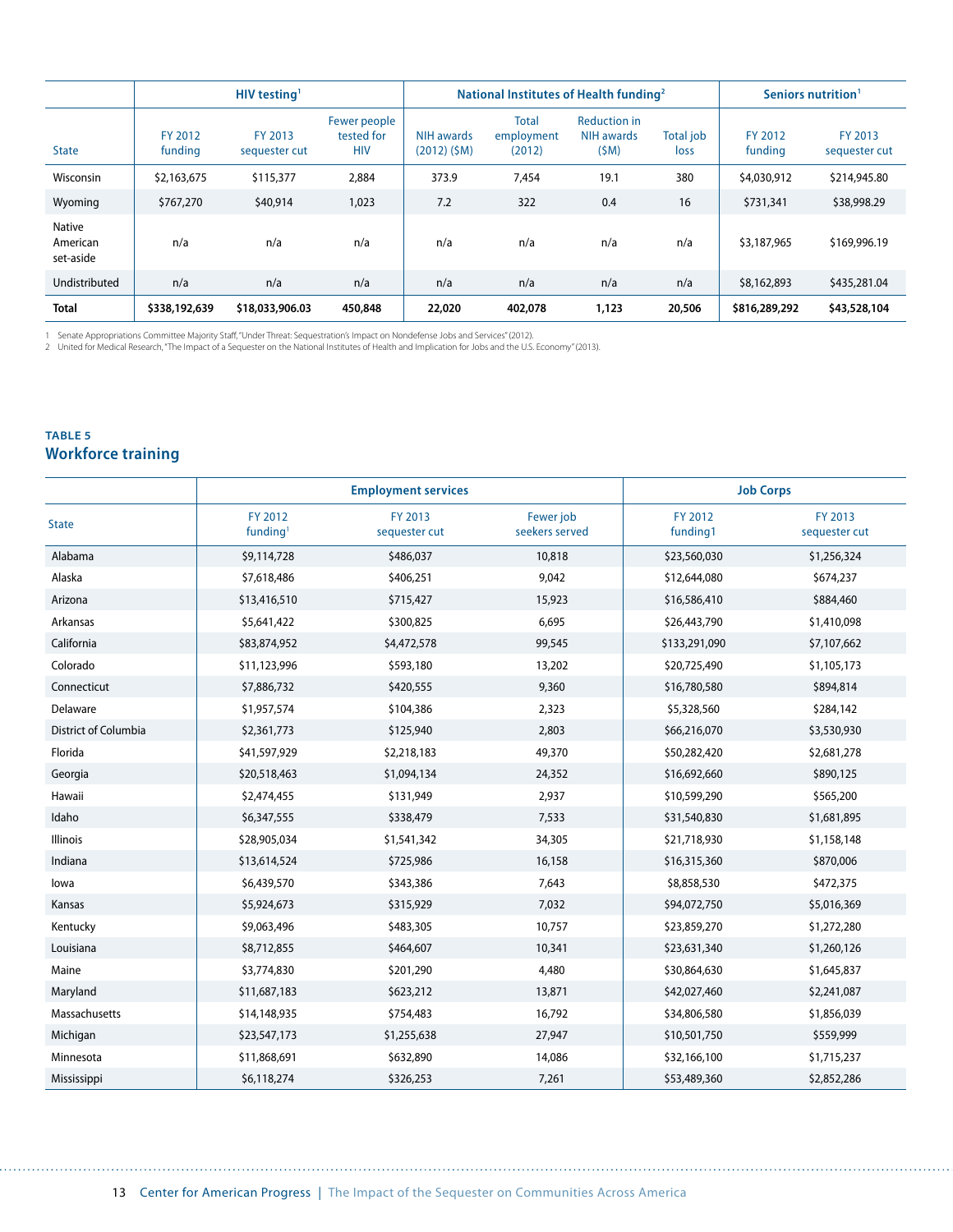|                       |                                 | <b>Employment services</b> |                             | <b>Job Corps</b>    |                          |
|-----------------------|---------------------------------|----------------------------|-----------------------------|---------------------|--------------------------|
| <b>State</b>          | FY 2012<br>funding <sup>1</sup> | FY 2013<br>sequester cut   | Fewer job<br>seekers served | FY 2012<br>funding1 | FY 2013<br>sequester cut |
| Missouri              | \$12,837,723                    | \$684,563                  | 15,236                      | \$22,411,650        | \$1,195,087              |
| Montana               | \$5,187,254                     | \$276,607                  | 6,156                       | \$31,067,740        | \$1,656,667              |
| Nebraska              | \$6,234,060                     | \$332,427                  | 7,399                       | \$8,130,510         | \$433,554                |
| Nevada                | \$6,505,421                     | \$346,897                  | 7,721                       | \$21,480,620        | \$1,145,440              |
| New Hampshire         | \$2,803,840                     | \$149,513                  | 3,328                       | \$0                 | \$0                      |
| New Jersey            | \$19,163,297                    | \$1,021,871                | 22,744                      | \$19,797,380        | \$1,055,683              |
| New Mexico            | \$5,821,012                     | \$310,402                  | 6,909                       | \$20,745,420        | \$1,106,236              |
| New York              | \$39,748,915                    | \$2,119,585                | 47,175                      | \$75,047,420        | \$4,001,856              |
| <b>North Carolina</b> | \$19,836,199                    | \$1,057,753                | 23,542                      | \$3,399,830         | \$181,294                |
| North Dakota          | \$5,282,176                     | \$281,669                  | 6,269                       | \$45,578,350        | \$2,430,436              |
| Ohio                  | \$25,946,567                    | \$1,383,584                | 30,794                      | \$43,107,740        | \$2,298,693              |
| Oklahoma              | \$6,779,019                     | \$361,487                  | 8,046                       | \$49,452,270        | \$2,637,011              |
| Oregon                | \$8,758,927                     | \$467,064                  | 10,395                      | \$61,535,500        | \$3,281,341              |
| Pennsylvania          | \$26,310,462                    | \$1,402,989                | 31,226                      | \$20,624,640        | \$1,099,796              |
| Puerto Rico           | \$7,686,516                     | \$409,879                  | 9,123                       | \$7,739,940         | \$412,727                |
| Rhode Island          | \$2,618,648                     | \$139,638                  | 3,108                       | \$9,818,570         | \$523,569                |
| South Carolina        | \$9,785,215                     | \$521,790                  | 11,613                      | \$7,634,710         | \$407,116                |
| South Dakota          | \$4,881,946                     | \$260,327                  | 5,794                       | \$19,383,810        | \$1,033,629              |
| Tennessee             | \$13,308,517                    | \$709,668                  | 15,795                      | \$96,622,440        | \$5,152,330              |
| <b>Texas</b>          | \$49,945,739                    | \$2,663,325                | 59,277                      | \$42,477,600        | \$2,265,091              |
| Utah                  | \$7,113,078                     | \$379,300                  | 8,442                       | \$10,106,890        | \$538,943                |
| Vermont               | \$2,286,981                     | \$121,952                  | 2,714                       | \$26,520,990        | \$1,414,215              |
| Virginia              | \$15,905,779                    | \$848,165                  | 18,877                      | \$19,040,370        | \$1,015,316              |
| Washington            | \$14,673,520                    | \$782,456                  | 17,415                      | \$36,661,620        | \$1,954,957              |
| West Virginia         | \$5,587,868                     | \$297,969                  | 6,632                       | \$21,236,850        | \$1,132,441              |
| Wisconsin             | \$12,597,349                    | \$671,746                  | 14,951                      | \$25,402,800        | \$1,354,588              |
| Wyoming               | \$3,787,650                     | \$201,974                  | 4,495                       | \$1,049,000         | \$55,937                 |
| Guam                  | \$327,940                       | \$17,487                   | 389                         | N/A                 | N/A                      |
| Virgin Islands        | \$1,380,469                     | \$73,613                   | 1,638                       | N/A                 | N/A                      |
| <b>Total</b>          | \$700,841,900                   | \$37,371,946               | 831,782                     | 1,569,078,020       | \$83,670,081             |

1 Senate Appropriations Committee Majority Staff, "Under Threat: Sequestration's Impact on Nondefense Jobs and Services" (2012).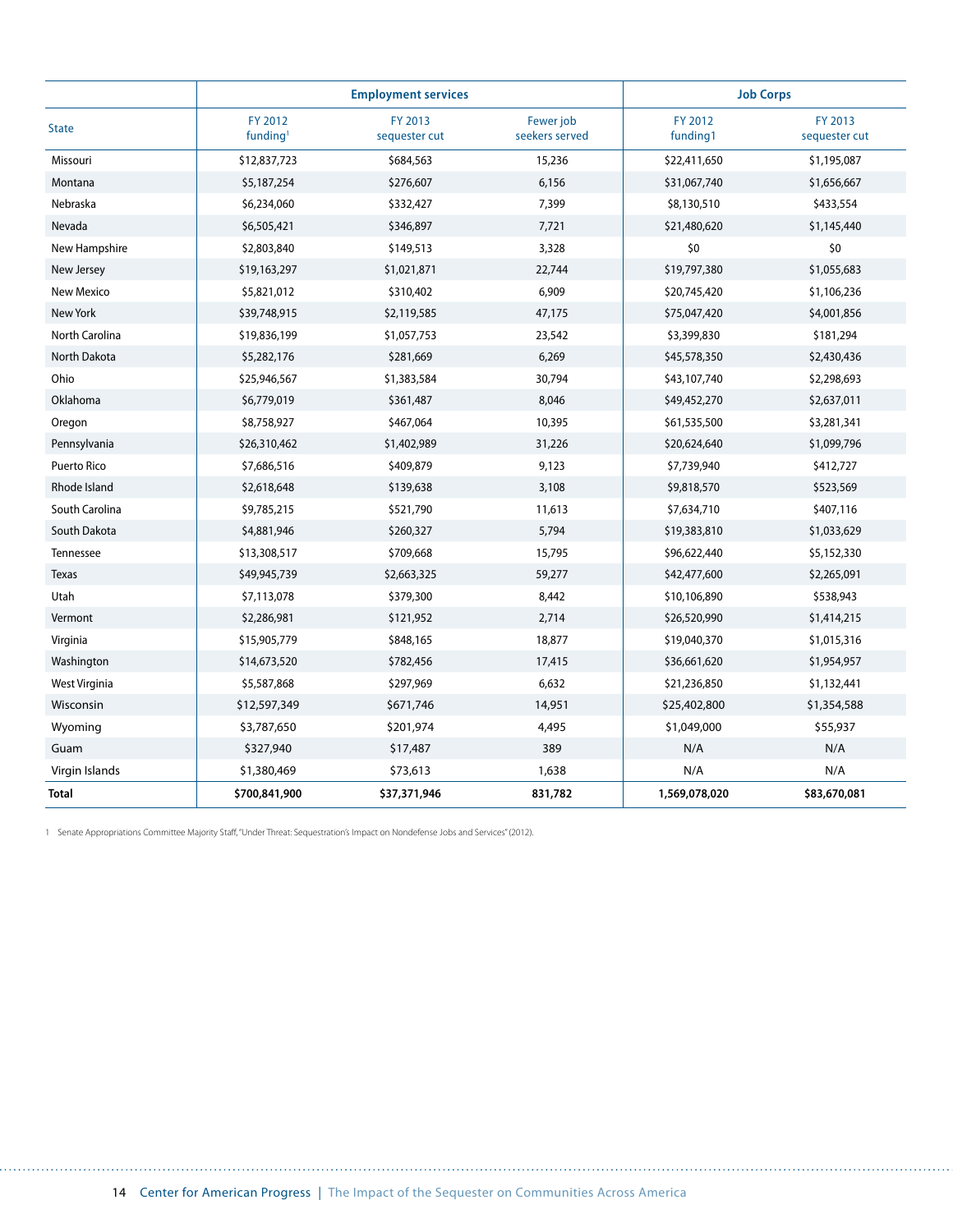#### **table 6 Women's health and child care**

|                      | Breast and cervical cancer screening <sup>1</sup> |                          |                                             | <b>Supplemental Nutrition</b><br><b>Program for Women,</b><br><b>Infants, and Children</b> | Child care assistance <sup>3</sup> |                          |
|----------------------|---------------------------------------------------|--------------------------|---------------------------------------------|--------------------------------------------------------------------------------------------|------------------------------------|--------------------------|
| <b>State</b>         | FY 2012 funding                                   | FY 2013<br>sequester cut | <b>Fewer cancer</b><br>screenings for women | FY 2013 estimated<br>sequester caseload cut <sup>2</sup>                                   | <b>Funding before</b><br>sequester | FY 2013 sequester<br>cut |
| Alabama              | \$2,232,272                                       | \$119,034                | 472                                         | 9,700                                                                                      | \$43,103,918                       | \$2,284,508              |
| Alaska               | \$3,037,037                                       | \$161,948                | 643                                         | 1,700                                                                                      | \$4,560,828                        | \$241,724                |
| Arizona              | \$2,600,486                                       | \$138,669                | 550                                         | 11,700                                                                                     | \$57,215,425                       | \$3,032,418              |
| Arkansas             | \$2,365,779                                       | \$126,154                | 501                                         | 6,400                                                                                      | \$28,315,726                       | \$1,500,733              |
| California           | \$6,878,103                                       | \$366,770                | 1,455                                       | 100,300                                                                                    | \$245,497,817                      | \$13,011,384             |
| Colorado             | \$3,681,532                                       | \$196,315                | 779                                         | 7,100                                                                                      | \$28,616,516                       | \$1,516,675              |
| Connecticut          | \$1,192,129                                       | \$63,570                 | 252                                         | 3,900                                                                                      | \$15,031,656                       | \$796,678                |
| Delaware             | \$1,049,867                                       | \$55,983                 | 222                                         | 1,500                                                                                      | \$5,563,569                        | \$294,869                |
| District of Columbia | \$510,020                                         | \$27,196                 | 108                                         | 1,100                                                                                      | \$2,980,313                        | \$157,957                |
| Florida              | \$4,800,000                                       | \$255,957                | 1,016                                       | 33,700                                                                                     | \$121,750,151                      | \$6,452,758              |
| Georgia              | \$4,130,000                                       | \$220,230                | 874                                         | 20,700                                                                                     | \$93,560,602                       | \$4,958,712              |
| Hawaii               | \$1,134,616                                       | \$60,503                 | 240                                         | 2,500                                                                                      | \$7,729,646                        | \$409,671                |
| Idaho                | \$2,660,235                                       | \$141,855                | 563                                         | 3,000                                                                                      | \$14,331,816                       | \$759,586                |
| <b>Illinois</b>      | \$1,777,813                                       | \$94,801                 | 376                                         | 19,700                                                                                     | \$80,568,588                       | \$4,270,135              |
| Indiana              | \$6,315,920                                       | \$336,792                | 1,337                                       | 11,200                                                                                     | \$53,084,393                       | \$2,813,473              |
| lowa                 | \$2,000,000                                       | \$106,649                | 423                                         | 4,700                                                                                      | \$21,226,717                       | \$1,125,016              |
| Kansas               | \$2,269,995                                       | \$121,046                | 480                                         | 5,100                                                                                      | \$21,772,262                       | \$1,153,930              |
| Kentucky             | \$2,680,066                                       | \$142,913                | 567                                         | 9,100                                                                                      | \$39,822,749                       | \$2,110,606              |
| Louisiana            | \$1,693,558                                       | \$90,308                 | 358                                         | 9,900                                                                                      | \$42,750,913                       | \$2,265,798              |
| Maine                | \$2,266,695                                       | \$120,870                | 480                                         | 1,800                                                                                      | \$7,838,865                        | \$415,460                |
| Maryland             | \$4,538,523                                       | \$242,014                | 960                                         | 10,000                                                                                     | \$27,732,806                       | \$1,469,839              |
| Massachusetts        | \$1,692,904                                       | \$90,273                 | 358                                         | 8,300                                                                                      | \$27,231,747                       | \$1,443,283              |
| Michigan             | \$8,693,584                                       | \$463,580                | 1,840                                       | 17,400                                                                                     | \$70,453,680                       | \$3,734,045              |
| Minnesota            | \$4,409,466                                       | \$235,132                | 933                                         | 8,700                                                                                      | \$30,878,799                       | \$1,636,576              |
| Mississippi          | \$2,905,217                                       | \$154,919                | 615                                         | 6,400                                                                                      | \$33,538,919                       | \$1,777,563              |
| Missouri             | \$2,111,748                                       | \$112,608                | 447                                         | 10,000                                                                                     | \$44,656,405                       | \$2,366,789              |
| Montana              | \$2,167,744                                       | \$115,594                | 459                                         | 1,400                                                                                      | \$6,812,772                        | \$361,077                |
| Nebraska             | \$3,307,063                                       | \$176,347                | 700                                         | 2,900                                                                                      | \$13,521,188                       | \$716,623                |
| Nevada               | \$1,362,021                                       | \$72,629                 | 288                                         | 5,100                                                                                      | \$16,631,638                       | \$881,477                |
| New Hampshire        | \$2,793,001                                       | \$148,935                | 591                                         | 1,100                                                                                      | \$5,385,971                        | \$285,456                |
| New Jersey           | \$1,484,330                                       | \$79,151                 | 314                                         | 11,700                                                                                     | \$40,325,765                       | \$2,137,266              |
| New Mexico           | \$2,787,555                                       | \$148,645                | 590                                         | 4,100                                                                                      | \$20,200,190                       | \$1,070,610              |
| New York             | \$3,271,548                                       | \$174,453                | 692                                         | 35,700                                                                                     | \$102,142,717                      | \$5,413,564              |
| North Carolina       | \$2,357,718                                       | \$125,724                | 499                                         | 18,300                                                                                     | \$76,593,981                       | \$4,059,481              |
| North Dakota         | \$8,269,773                                       | \$440,980                | 1,750                                       | 900                                                                                        | \$4,181,889                        | \$221,640                |
| Ohio                 | \$4,197,806                                       | \$223,845                | 888                                         | 18,800                                                                                     | \$80,880,608                       | \$4,286,672              |
| Oklahoma             | \$1,241,041                                       | \$66,178                 | 263                                         | 6,400                                                                                      | \$34,094,036                       | \$1,806,984              |
| Oregon               | \$2,182,532                                       | \$116,382                | 462                                         | 800                                                                                        | \$26,385,920                       | \$1,398,454              |
| Pennsylvania         | \$2,585,219                                       | \$137,855                | 547                                         | 17,200                                                                                     | \$70,071,621                       | \$3,713,796              |
| Puerto Rico          | \$330,000                                         | \$17,597                 | 70                                          | 13,200                                                                                     | \$32,711,878                       | \$1,733,730              |